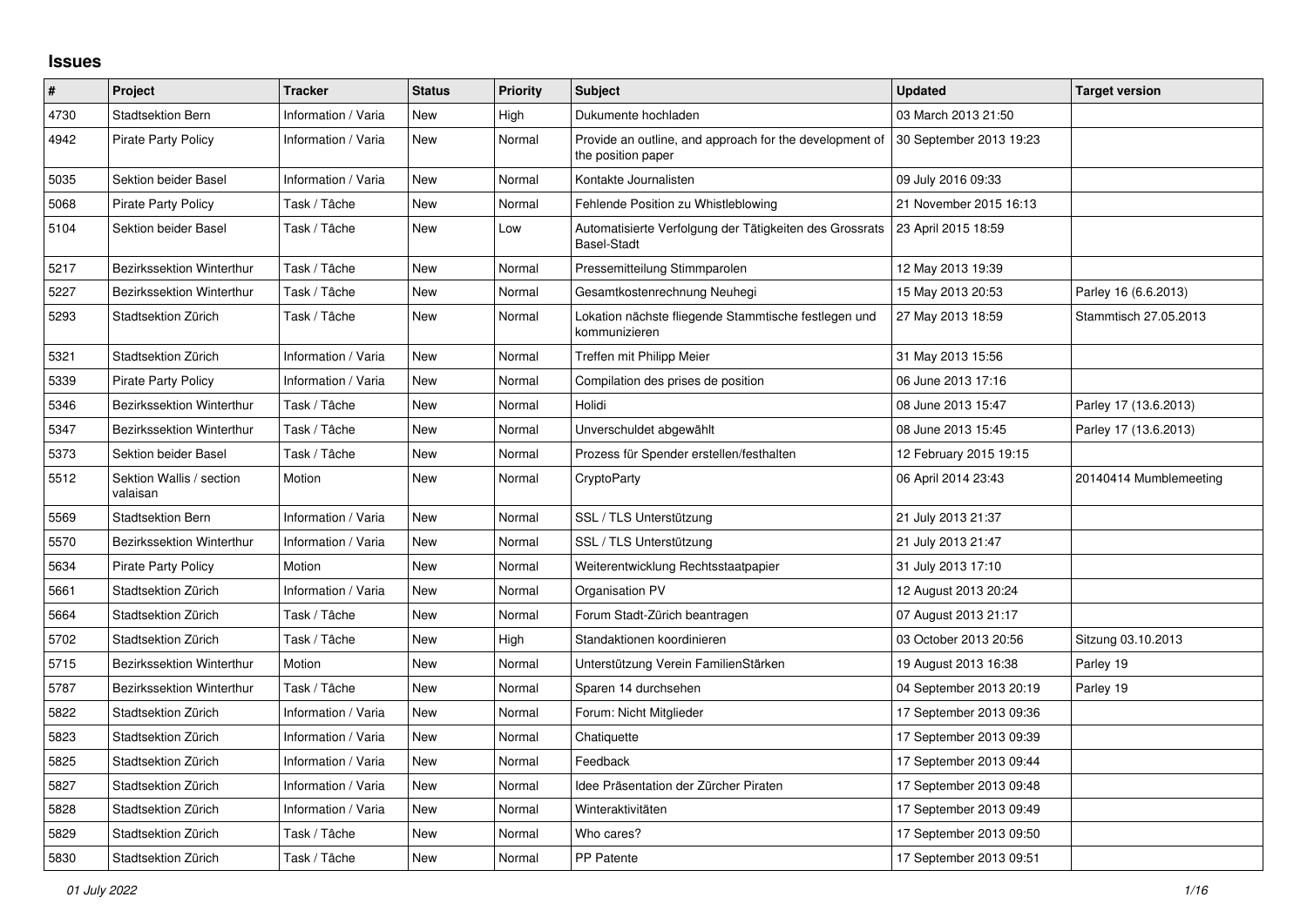| $\#$ | Project                              | <b>Tracker</b>      | <b>Status</b> | <b>Priority</b> | <b>Subject</b>                                                                                                                                             | <b>Updated</b>          | <b>Target version</b> |
|------|--------------------------------------|---------------------|---------------|-----------------|------------------------------------------------------------------------------------------------------------------------------------------------------------|-------------------------|-----------------------|
| 5831 | Stadtsektion Zürich                  | Task / Tâche        | New           | Normal          | Festlegen Vorstand Sitzungen PP Züri                                                                                                                       | 17 September 2013 09:51 |                       |
| 5832 | Stadtsektion Zürich                  | Task / Tâche        | <b>New</b>    | Normal          | Meet the Pirates, Stammtisch Upgrade                                                                                                                       | 17 September 2013 10:06 |                       |
| 5865 | Stadtsektion Zürich                  | Information / Varia | New           | Normal          | PV Gemeinderatswahlen anfangs November                                                                                                                     | 03 October 2013 20:13   | Sitzung 03.10.2013    |
| 5866 | Stadtsektion Zürich                  | Information / Varia | <b>New</b>    | Normal          | Budget 2014                                                                                                                                                | 03 October 2013 21:07   | Sitzung 03.10.2013    |
| 5867 | Stadtsektion Zürich                  | Motion              | <b>New</b>    | Normal          | Gemeinderatswahl Listen gestalten                                                                                                                          | 03 October 2013 21:18   | PV2013_2              |
| 5868 | Stadtsektion Zürich                  | Motion              | New           | Normal          | Mitgliederbeitrag 2014 festlegen                                                                                                                           | 31 October 2013 21:33   | PV2013 2              |
| 5869 | Stadtsektion Zürich                  | Motion              | <b>New</b>    | Normal          | Prov. Budget 2014                                                                                                                                          | 03 October 2013 21:41   | PV2013_2              |
| 5883 | Section Genève                       | Information / Varia | New           | Normal          | Poste à pourvoir au comité : Comptable                                                                                                                     | 10 October 2013 17:43   | Prochaine AG          |
| 5914 | Stadtsektion Zürich                  | Motion              | <b>New</b>    | Normal          | Hilferuf von Mitglied -> Wahlkampfthema                                                                                                                    | 13 November 2013 21:08  |                       |
| 5915 | Sektion Zürich                       | Task / Tâche        | <b>New</b>    | Normal          | Positionspapier «Laizismus»                                                                                                                                | 06 November 2014 18:48  |                       |
| 5999 | Bezirkssektion Winterthur            | Task / Tâche        | New           | Normal          | Datenschutz von Steuer- und Einwohnerdaten                                                                                                                 | 21 November 2013 20:52  |                       |
| 6015 | Stadtsektion Zürich                  | Task / Tâche        | New           | Normal          | Stellungsnahme zu Teilrevision BZO                                                                                                                         | 04 December 2013 11:14  |                       |
| 6120 | Sektion Wallis / section<br>valaisan | Task / Tâche        | <b>New</b>    | Normal          | Website Optimierung                                                                                                                                        | 20 August 2017 08:32    | GV2017                |
| 6201 | <b>Pirate Party Policy</b>           | Task / Tâche        | <b>New</b>    | Normal          | Consultation - Modification du Code des obligations<br>(Droit des raisons de commerce) / Vernehmlassung -<br>Änderung des Obligationenrechts (Firmenrecht) | 04 March 2014 13:21     |                       |
| 6202 | <b>Pirate Party Policy</b>           | Information / Varia | <b>New</b>    | Normal          | Reading material review                                                                                                                                    | 04 March 2014 13:21     |                       |
| 6205 | <b>Pirate Party Policy</b>           | Task / Tâche        | New           | Normal          | Development of the PPS report on the consultation                                                                                                          | 04 March 2014 13:32     |                       |
| 6207 | <b>Pirate Party Policy</b>           | Information / Varia | <b>New</b>    | Normal          | Reading material review                                                                                                                                    | 04 March 2014 13:53     |                       |
| 6209 | <b>Pirate Party Policy</b>           | Task / Tâche        | <b>New</b>    | Normal          | PPS Program development                                                                                                                                    | 04 March 2014 14:17     |                       |
| 6210 | <b>Pirate Party Policy</b>           | Task / Tâche        | New           | Normal          | Development of the Area verbiage                                                                                                                           | 04 March 2014 14:34     |                       |
| 6211 | <b>Pirate Party Policy</b>           | Task / Tâche        | <b>New</b>    | Normal          | Development of the "Etat de droit" section                                                                                                                 | 04 March 2014 14:34     |                       |
| 6212 | <b>Pirate Party Policy</b>           | Task / Tâche        | New           | Normal          | Development of the "Security" section                                                                                                                      | 04 March 2014 14:33     |                       |
| 6213 | Pirate Party Policy                  | Task / Tâche        | <b>New</b>    | Normal          | Development of the "Environment" section                                                                                                                   | 04 March 2014 14:28     |                       |
| 6214 | <b>Pirate Party Policy</b>           | Task / Tâche        | <b>New</b>    | Normal          | Development of the "Patrimoine Commun" section of<br>PPS Program                                                                                           | 04 March 2014 14:33     |                       |
| 6215 | <b>Pirate Party Policy</b>           | Task / Tâche        | New           | Normal          | Development of the "Economy" section                                                                                                                       | 04 March 2014 14:36     |                       |
| 6216 | Pirate Party Policy                  | Task / Tâche        | <b>New</b>    | Normal          | Translation of all missing elements of the PPS program<br>draft                                                                                            | 04 March 2014 14:39     |                       |
| 6217 | <b>Pirate Party Policy</b>           | Task / Tâche        | New           | Normal          | XML Formatting for bootstrap integration                                                                                                                   | 04 March 2014 14:38     |                       |
| 6218 | <b>Pirate Party Policy</b>           | Task / Tâche        | New           | Normal          | Position guideline development                                                                                                                             | 04 March 2014 14:49     |                       |
| 6219 | Pirate Party Policy                  | Task / Tâche        | New           | Normal          | Position guideline development planning                                                                                                                    | 04 March 2014 14:49     |                       |
| 6223 | Pirate Party Policy                  | Task / Tâche        | New           | Normal          | traduction                                                                                                                                                 | 04 March 2014 15:19     |                       |
| 6224 | Pirate Party Policy                  | Task / Tâche        | New           | Normal          | Publication - Diffusion aux sections                                                                                                                       | 04 March 2014 15:19     |                       |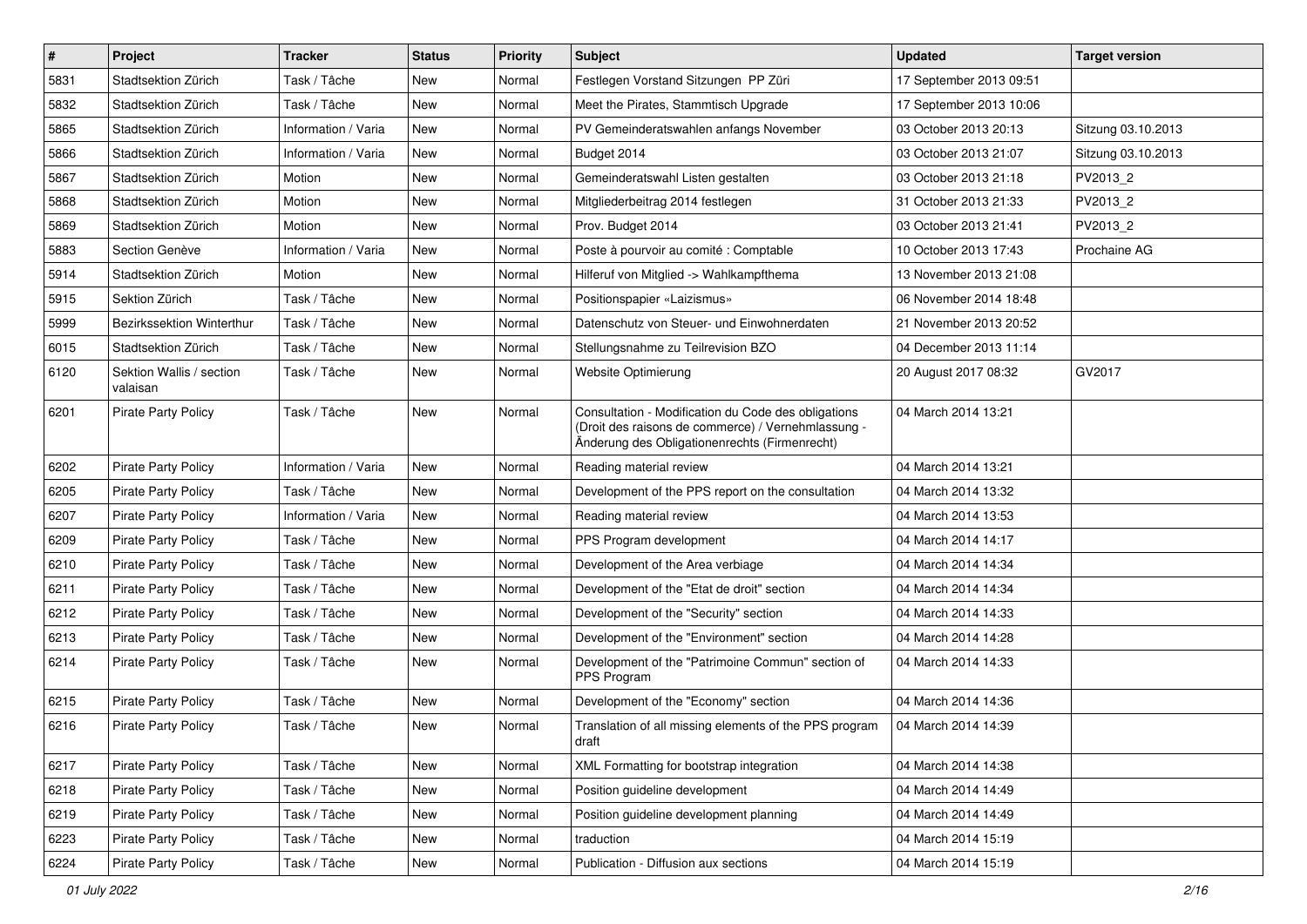| $\#$ | Project                                   | <b>Tracker</b>      | <b>Status</b> | <b>Priority</b> | <b>Subject</b>                                                                                                                              | <b>Updated</b>         | <b>Target version</b> |
|------|-------------------------------------------|---------------------|---------------|-----------------|---------------------------------------------------------------------------------------------------------------------------------------------|------------------------|-----------------------|
| 6239 | <b>Pirate Party Policy</b>                | Information / Varia | New           | Normal          | Consultation - Modification du code civil (CC; Droit de<br>I'adoption) / Vernehmlassung - Änderung des<br>Zivilgesetzbuches (ZGB; Adoption) | 05 March 2014 14:44    |                       |
| 6240 | <b>Pirate Party Policy</b>                | Information / Varia | <b>New</b>    | Normal          | Reading material review                                                                                                                     | 05 March 2014 14:41    |                       |
| 6241 | <b>Pirate Party Policy</b>                | Task / Tâche        | New           | Normal          | Development of the PPS report on the consultation                                                                                           | 05 March 2014 14:44    |                       |
| 6242 | <b>Pirate Party Policy</b>                | Task / Tâche        | New           | Normal          | Rédaction du rapport et de la lettre d'accompagnement                                                                                       | 05 March 2014 14:57    |                       |
| 6243 | <b>Pirate Party Policy</b>                | Task / Tâche        | <b>New</b>    | Normal          | Communication - press release - communication interne<br>-> via pages de sections, twitter & facebook                                       | 05 March 2014 14:55    |                       |
| 6245 | Pirate Party Policy                       | Information / Varia | <b>New</b>    | Normal          | Reading material review                                                                                                                     | 05 March 2014 15:05    |                       |
| 6246 | <b>Pirate Party Policy</b>                | Task / Tâche        | <b>New</b>    | Normal          | Development of the PPS report on the consultation                                                                                           | 05 March 2014 15:13    |                       |
| 6247 | <b>Pirate Party Policy</b>                | Task / Tâche        | New           | Normal          | Rédaction du rapport et de la lettre d'accompagnement                                                                                       | 05 March 2014 15:15    |                       |
| 6248 | <b>Pirate Party Policy</b>                | Task / Tâche        | New           | Normal          | Communication - press release - communication interne<br>-> via pages de sections, twitter & facebook                                       | 05 March 2014 15:16    |                       |
| 6254 | <b>Pirate Party Policy</b>                | Task / Tâche        | New           | Normal          | Positionspapier Suchtpolitik updaten                                                                                                        | 21 November 2015 16:12 |                       |
| 6255 | <b>Pirate Party Policy</b>                | Task / Tâche        | <b>New</b>    | Normal          | Positionspapier Rechtsstaat updaten                                                                                                         | 21 November 2015 16:11 |                       |
| 6324 | Sektion St. Gallen und beide<br>Appenzell | Todo / A Faire      | New           | Normal          | Steuererklärung 2013                                                                                                                        | 30 July 2014 15:35     | Vorstand 2014-07-30   |
| 6351 | Sektion St. Gallen und beide<br>Appenzell | Todo / A Faire      | <b>New</b>    | Normal          | Widerspruch Cablecom                                                                                                                        | 05 April 2014 18:37    |                       |
| 6378 | <b>Pirate Party Policy</b>                | Task / Tâche        | <b>New</b>    | Normal          | Vernehmlassung: Informationssicherheitsgesetz                                                                                               | 22 April 2014 12:11    |                       |
| 6379 | <b>Pirate Party Policy</b>                | Information / Varia | <b>New</b>    | Normal          | Refenz material - Documentation de reference - Reading   22 April 2014 12:11<br>Material                                                    |                        |                       |
| 6380 | <b>Pirate Party Policy</b>                | Information / Varia | <b>New</b>    | Normal          | PAD - Consulation LSI - Vernaemlassung ISG                                                                                                  | 22 April 2014 12:13    |                       |
| 6389 | Sektion Bern                              | Task / Tâche        | New           | High            | Datenschutz Problem BE Gemeinden                                                                                                            | 28 April 2014 22:11    |                       |
| 6408 | Sektion St. Gallen und beide<br>Appenzell | Todo / A Faire      | New           | Normal          | Flaschenpost ausserordentliche PV                                                                                                           | 30 July 2014 15:34     |                       |
| 6410 | Sektion St. Gallen und beide<br>Appenzell | Todo / A Faire      | <b>New</b>    | Normal          | Mailinglisten                                                                                                                               | 10 June 2014 19:28     | Vorstand 2014-06-101  |
| 6411 | Sektion St. Gallen und beide<br>Appenzell | Todo / A Faire      | <b>New</b>    | Normal          | Postadresse zu mir                                                                                                                          | 30 July 2014 15:32     | Vorstand 2014-07-30   |
| 6412 | Sektion St. Gallen und beide<br>Appenzell | Todo / A Faire      | New           | Normal          | Mumblerechte                                                                                                                                | 10 June 2014 18:53     | Vorstand next         |
| 6413 | Sektion St. Gallen und beide<br>Appenzell | Todo / A Faire      | New           | Normal          | Adhocracy testen und ggf. implementieren                                                                                                    | 30 July 2014 15:30     | Vorstand next         |
| 6438 | Sektion Bern                              | Task / Tâche        | New           | High            | Probleme bei elektronischer Zählung der Stimmzettel in<br>der Stadt Bern                                                                    | 28 May 2014 10:18      |                       |
| 6454 | Sektion St. Gallen und beide<br>Appenzell | Todo / A Faire      | New           | Normal          | Überwacht die Überwacher                                                                                                                    | 30 July 2014 15:31     | Vorstand 2014-07-30   |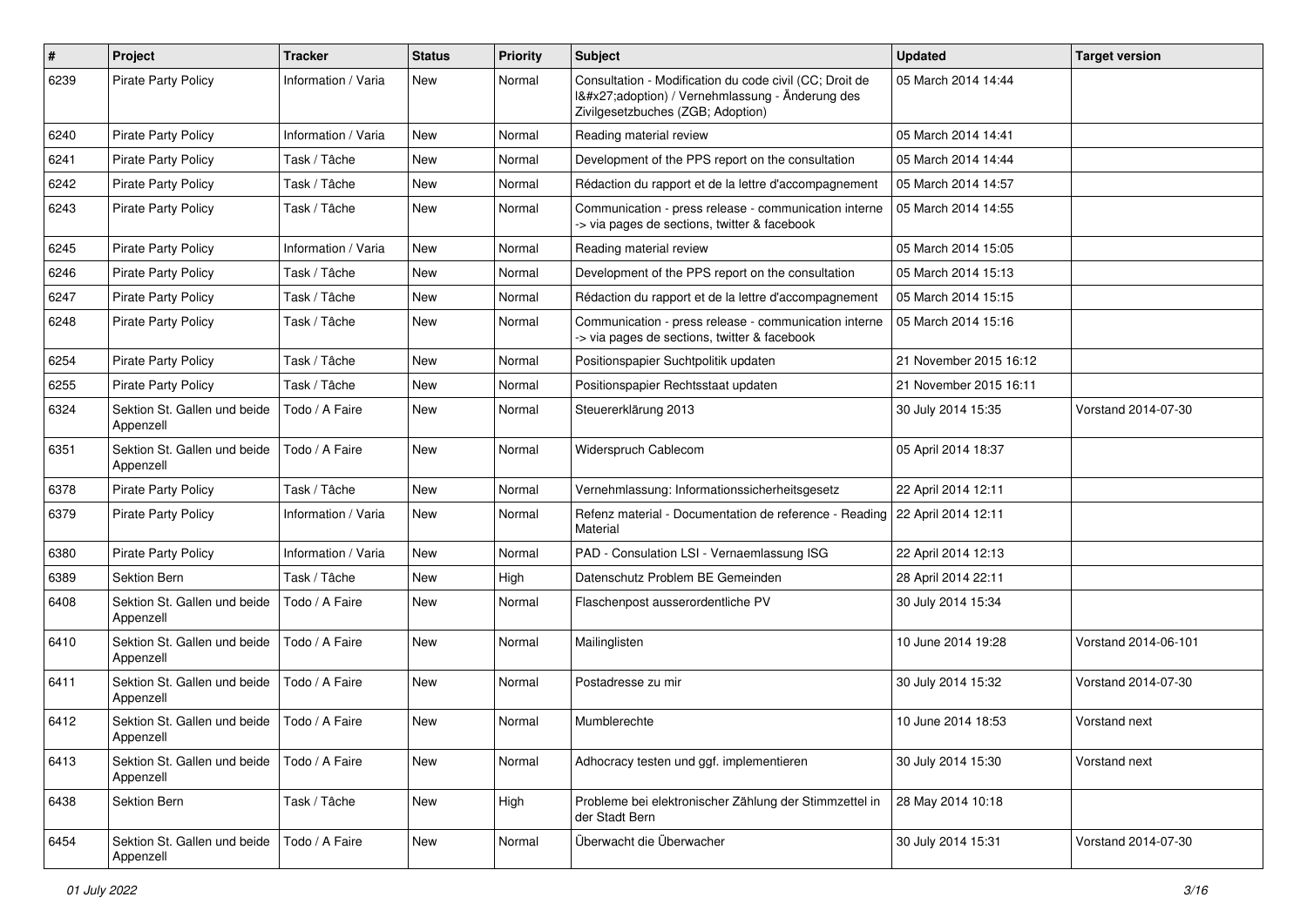| $\pmb{\#}$ | Project                                   | <b>Tracker</b>       | <b>Status</b> | <b>Priority</b> | <b>Subject</b>                                                                                    | <b>Updated</b>          | <b>Target version</b>                                         |
|------------|-------------------------------------------|----------------------|---------------|-----------------|---------------------------------------------------------------------------------------------------|-------------------------|---------------------------------------------------------------|
| 6455       | Sektion St. Gallen und beide<br>Appenzell | Motion               | New           | Normal          | Strategie: Stadt zuerst stärken?                                                                  | 30 July 2014 15:29      | Vorstand 2014-07-30                                           |
| 6456       | Sektion St. Gallen und beide<br>Appenzell | Todo / A Faire       | <b>New</b>    | Normal          | Bitcoin für Sektionsspenden                                                                       | 10 June 2014 19:55      |                                                               |
| 6487       | Sektion Wallis / section<br>valaisan      | Task / Tâche         | <b>New</b>    | Normal          | Sektionsdateien Lagerung                                                                          | 20 August 2017 08:55    | GV2017                                                        |
| 6517       | Sektion Wallis / section<br>valaisan      | Motion               | <b>New</b>    | Normal          | Cours de sensibilisation et de protections des données<br>informatiques aux élus du Grand Conseil | 20 August 2017 08:48    | Existierende/Funktionierende<br>Datenschutz- und GIDA Behörde |
| 6675       | Section Genève                            | Information / Varia  | New           | Normal          | éVote : Demande de borne au sein des locaux de vote                                               | 09 April 2015 20:10     | Prochain Comité                                               |
| 6729       | Section Genève                            | Information / Varia  | New           | Normal          | Préparation référendum LRens/LSCPT                                                                | 25 March 2015 15:52     | Prochain Comité                                               |
| 6773       | Sektion Zürich                            | Motion               | <b>New</b>    | Normal          | Konstituierung: Aufgabenverteilung im Vorstand                                                    | 03 April 2019 16:02     | Vorstandsitzung 2019-1                                        |
| 6778       | Sektion Zürich                            | Task / Tâche         | <b>New</b>    | Normal          | Wahlkampf-Wissen im Wiki festhalten                                                               | 22 April 2015 18:29     | Vorstandssitzung 2015-04-22                                   |
| 6783       | <b>Bezirkssektion Winterthur</b>          | Motion               | New           | Normal          | Bearbeitung von info@ Mails                                                                       | 17 April 2015 07:52     | 20150423 Stammtisch                                           |
| 6850       | Sektion Zürich                            | Task / Tâche         | <b>New</b>    | Normal          | Fundraising                                                                                       | 27 August 2015 18:40    | Vorstandssitzung 2015-08-27                                   |
| 6854       | Sektion Zürich                            | Task / Tâche         | <b>New</b>    | Normal          | Website                                                                                           | 07 April 2019 07:36     | Vorstandsitzung 2019-1                                        |
| 7001       | <b>Sektion beider Basel</b>               | Task / Tâche         | <b>New</b>    | Normal          | Online Infos/Struktur aktualisieren und überarbeiten                                              | 28 November 2015 10:44  |                                                               |
| 7196       | <b>Section Vaud</b>                       | Beschluss / Décision | <b>New</b>    | Normal          | Convocation d'une assemblée générale extraordinnaire                                              | 11 March 2016 14:04     | Réunion de comité - 28 avril<br>2016                          |
| 7199       | <b>Section Vaud</b>                       | Task / Tâche         | <b>New</b>    | Normal          | Mise en place de la pétition evoting                                                              | 11 March 2016 16:46     |                                                               |
| 7304       | Sektion Zürich                            | Information / Varia  | <b>New</b>    | Normal          | Koordinations- & Kommunikationstool für Vorstand und<br>Aktive                                    | 18 April 2019 11:03     | Vorstandsitzung 2019-1                                        |
| 7321       | Sektion Zürich                            | Task / Tâche         | <b>New</b>    | Normal          | Auswertung Mitgliederversand                                                                      | 11 October 2016 17:11   |                                                               |
| 7363       | <b>Section Vaud</b>                       | Task / Tâche         | <b>New</b>    | Normal          | Modifications des statuts pour la banque                                                          | 25 June 2016 16:55      | Réunion du comité - 2 juillet<br>2016                         |
| 7364       | Section Genève                            | Motion               | New           | Normal          | Prise de position pour les votations fédérales du 25<br>septembre 2016                            | 27 June 2016 10:00      |                                                               |
| 7365       | Section Genève                            | Motion               | New           | Normal          | Prise de position pour les votations cantonales du 25<br>septembre 2016                           | 27 June 2016 10:01      |                                                               |
| 7381       | <b>Section Vaud</b>                       | Task / Tâche         | <b>New</b>    | Normal          | Mise en place d'un outil de sondage                                                               | 09 July 2016 09:42      | Réunion de comité - 14 juillet<br>2016                        |
| 7465       | <b>Section Vaud</b>                       | Task / Tâche         | <b>New</b>    | Normal          | Newsletter septembre                                                                              | 25 August 2016 08:00    |                                                               |
| 7490       | <b>Section Vaud</b>                       | News / Information   | <b>New</b>    | High            | <b>TEST</b>                                                                                       | 22 September 2016 21:22 |                                                               |
| 7491       | <b>Section Vaud</b>                       | Task / Tâche         | New           | Normal          | Comité de campagne élections cantonales 2017                                                      | 22 September 2016 21:53 | Réunion de Comité - 6.10.2016                                 |
| 7497       | <b>Section Vaud</b>                       | Task / Tâche         | <b>New</b>    | Normal          | Mise à jour du calendrier du site web                                                             | 04 October 2016 17:42   | Réunion de Comité - 6.10.2016                                 |
| 7498       | <b>Section Vaud</b>                       | Task / Tâche         | <b>New</b>    | Normal          | Mise au propre du programme vaudois                                                               | 04 October 2016 17:45   | Réunion de Comité - 6.10.2016                                 |
| 7499       | Section Vaud                              | Task / Tâche         | <b>New</b>    | Normal          | Mise à jour logiciel du site web                                                                  | 04 October 2016 17:50   | Réunion de Comité - 6.10.2016                                 |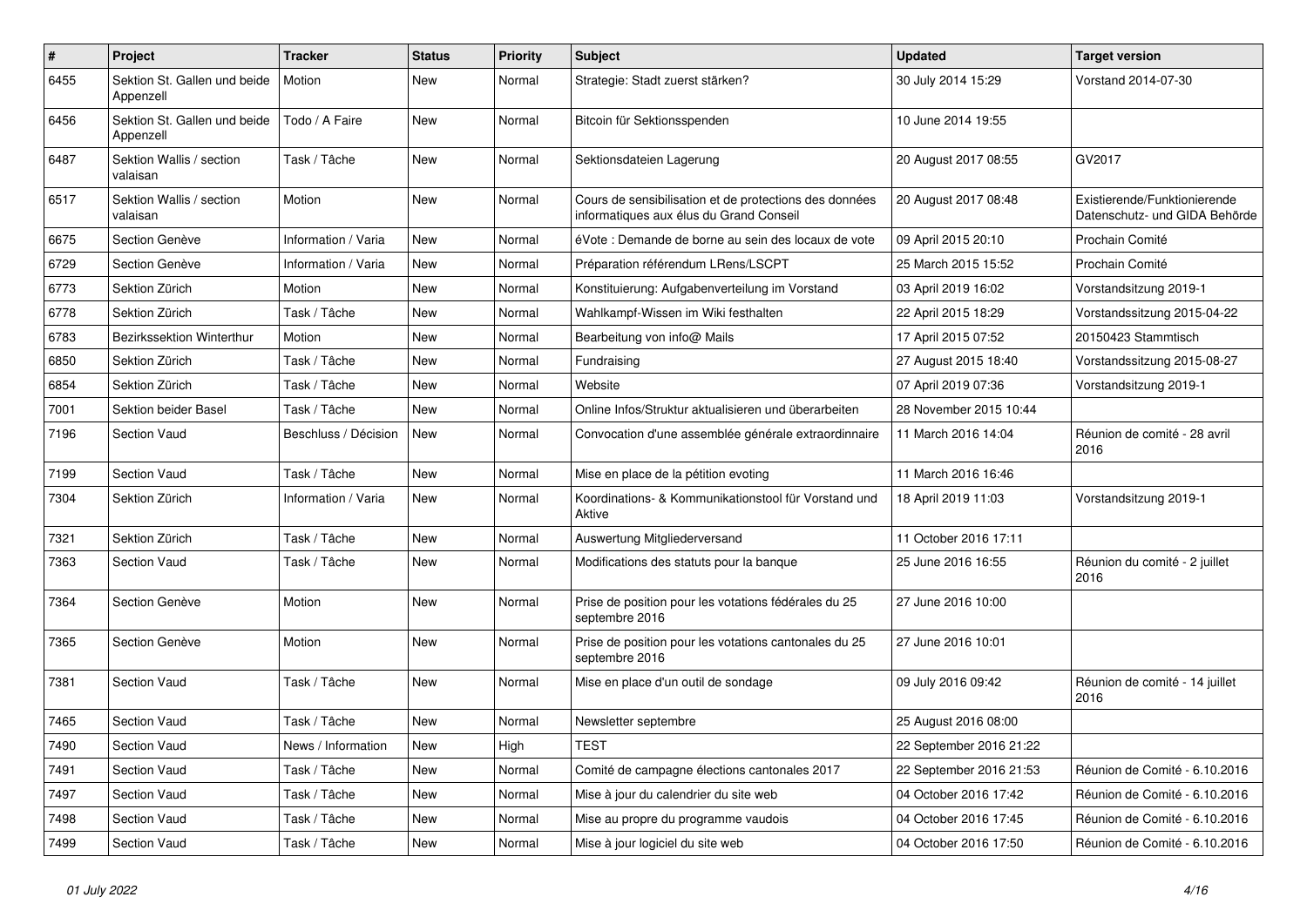| $\vert$ # | Project                              | <b>Tracker</b>      | <b>Status</b> | <b>Priority</b> | <b>Subject</b>                                                                                      | <b>Updated</b>         | <b>Target version</b>                   |
|-----------|--------------------------------------|---------------------|---------------|-----------------|-----------------------------------------------------------------------------------------------------|------------------------|-----------------------------------------|
| 7500      | Section Vaud                         | Task / Tâche        | New           | Normal          | Création d'un programme de communication vaudois                                                    | 04 October 2016 17:54  | Réunion de Comité - 6.10.2016           |
| 7505      | Section Vaud                         | Task / Tâche        | New           | Normal          | Recherche de la salle pour le 8 décembre                                                            | 06 October 2016 22:17  | Réunion de Comité - 20.10.2016          |
| 7516      | Sektion Zürich                       | Task / Tâche        | New           | Normal          | Kalender abonnieren auf Website fixen                                                               | 02 April 2019 18:11    | Vorstandsitzung 2019-1                  |
| 7518      | Section Vaud                         | News / Information  | New           | Normal          | Correction des montants de cotisations sur le site web                                              | 22 October 2016 15:57  | Réunion de Comité - 20.10.2016          |
| 7521      | <b>Section Vaud</b>                  | Task / Tâche        | New           | Normal          | Création d'une newsletter et appel à la candidature<br>Election cantonale                           | 22 October 2016 13:37  | Réunion de Comité - 20.10.2016          |
| 7522      | Section Vaud                         | Task / Tâche        | <b>New</b>    | Normal          | Les modalités éléctorales 2017                                                                      | 22 October 2016 13:43  | Réunion de Comité - 20.10.2016          |
| 7529      | Section Vaud                         | Information / Varia | New           | Normal          | Pourquoi DMSF réduit toutes les images.                                                             | 05 November 2016 00:11 |                                         |
| 7554      | Section Vaud                         | News / Information  | New           | Normal          | Introduction à OTRS                                                                                 | 22 November 2016 09:47 |                                         |
| 7595      | <b>Section Vaud</b>                  | News / Information  | New           | Normal          | E-voting/Clusis - création d'une documentation<br>pédagogique                                       | 10 December 2016 14:00 | Réunion du comité - 15<br>décembre 2016 |
| 7597      | Section Vaud                         | News / Information  | New           | Normal          | Commande de carte visite                                                                            | 10 December 2016 16:08 | Réunion du comité - 15<br>décembre 2016 |
| 7600      | <b>Section Vaud</b>                  | News / Information  | New           | Normal          | 10 T-shirts noirs                                                                                   | 15 December 2016 15:00 | Réunion du comité - 15<br>décembre 2016 |
| 7657      | Finanzen                             | Task / Tâche        | New           | Urgent          | <b>BTC Zahlungen</b>                                                                                | 12 April 2017 22:16    |                                         |
| 7739      | Sektion Wallis / section<br>valaisan | Task / Tâche        | New           | Normal          | GV2017                                                                                              | 20 August 2017 09:00   | GV2017                                  |
| 7749      | <b>Section Vaud</b>                  | News / Information  | <b>New</b>    | Urgent          | Requête pour l'organisation d'une Assemblée Générale<br>extraordinaire                              | 08 February 2018 17:18 |                                         |
| 7763      | <b>Section Vaud</b>                  | News / Information  | <b>New</b>    | Normal          | Mise à jour des dates de réunion du comité                                                          | 06 November 2017 22:39 | Réunion de comité - 08<br>novembre 2017 |
| 7764      | Section Vaud                         | News / Information  | New           | Normal          | Renvoi de Thomas Moret                                                                              | 06 December 2017 02:16 | Réunion de comité - 08<br>novembre 2017 |
| 7774      | Section Vaud                         | News / Information  | New           | Urgent          | Pastafariade 2017                                                                                   | 08 February 2018 17:16 | Réunion comité 07.12.2017               |
| 7779      | Section Vaud                         | News / Information  | New           | Normal          | se réorganiser pour être plus efficace !                                                            | 08 February 2018 17:50 | Réunion comité 08.02.2018               |
| 7801      | Section Vaud                         | Task / Tâche        | New           | Normal          | Election de vérificateurs de comptes                                                                | 08 February 2018 18:58 |                                         |
| 7825      | <b>Section Vaud</b>                  | News / Information  | New           | Normal          | Liste de contact                                                                                    | 17 March 2018 19:49    | Réunion comité 22.03.2018               |
| 7828      | <b>Section Vaud</b>                  | Task / Tâche        | <b>New</b>    | Normal          | Communication sur le 14 avril                                                                       | 05 April 2018 16:42    | Réunion comité 05.04.2018               |
| 7829      | <b>Section Vaud</b>                  | Information / Varia | New           | Normal          | Revoir la nomenclature des "versions cibles"                                                        | 19 March 2018 16:11    | Réunion comité 22.03.2018               |
| 7852      | Verwaltung                           | Creation            | New           | Normal          | Anleitung Members CiviCRM für Vorstände und PPVs<br>anpassen, ergänzen und übersetzen.              | 12 December 2018 19:41 |                                         |
| 7862      | Section Vaud                         | Task / Tâche        | New           | Normal          | Mise à jour de la page wiki des PV                                                                  | 14 April 2018 09:21    | Réunion comité 19.04.2018               |
| 7863      | Section Vaud                         | Task / Tâche        | New           | Normal          | Compte Twitter PPVD                                                                                 | 14 April 2018 09:24    | Réunion comité 19.04.2018               |
| 7896      | Section Vaud                         | News / Information  | New           | Normal          | Quelle réponse à Michel Parchet concernant son email<br>sur la vente des données des clients Migros | 14 June 2018 14:25     | Réunion comité 14.06.2018               |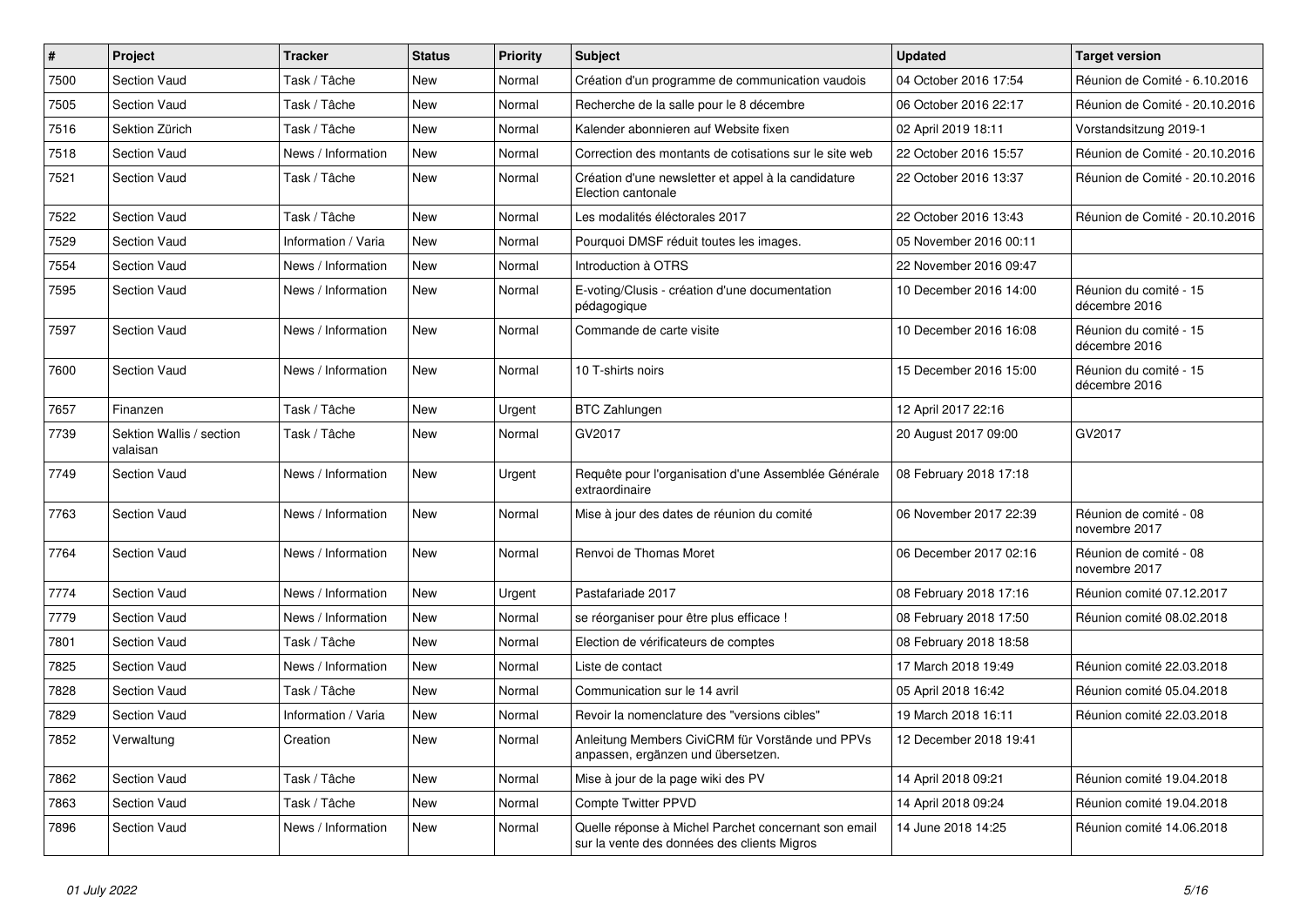| $\vert$ # | Project                           | <b>Tracker</b>       | <b>Status</b> | <b>Priority</b> | Subject                                                                                                                                    | <b>Updated</b>          | <b>Target version</b>     |
|-----------|-----------------------------------|----------------------|---------------|-----------------|--------------------------------------------------------------------------------------------------------------------------------------------|-------------------------|---------------------------|
| 7906      | Section Vaud                      | Task / Tâche         | <b>New</b>    | Normal          | Organisation et planification de la 2ème AGE 2018                                                                                          | 14 June 2018 14:55      | Réunion comité 14.06.2018 |
| 7907      | Section Vaud                      | News / Information   | <b>New</b>    | Normal          | Organisation et planification de la 3ème AGE 2018                                                                                          | 14 June 2018 14:56      |                           |
| 7908      | <b>Section Vaud</b>               | Beschluss / Décision | <b>New</b>    | Normal          | Qui est Parti Pirate Romandie et comment le construire                                                                                     | 14 June 2018 15:07      |                           |
| 7921      | <b>Section Vaud</b>               | Beschluss / Décision | <b>New</b>    | High            | Votation 13.09.2018: Pour la promotion des voies<br>cyclables et des chemins et sentiers pédestres.                                        | 04 July 2018 11:30      |                           |
| 7922      | Section Vaud                      | Beschluss / Décision | <b>New</b>    | High            | Objet de votation 13.09.2018: Pour des denrées<br>alimentaires saines et produites dans des conditions<br>équitables et écologiques.       | 04 July 2018 11:28      |                           |
| 7923      | Section Vaud                      | Beschluss / Décision | New           | High            | Objet de votation 13.09.2018: Pour la souveraineté<br>alimentaire. L'agriculture nous concerne toutes et tous.                             | 28 November 2018 22:39  |                           |
| 7975      | <b>Pirate Party Policy</b>        | Task / Tâche         | New           | Normal          | Änderung des Betäubungsmittelgesetzes und<br>Verordnung über Pilotversuche nach dem<br>Betäubungsmittelgesetz (Pilotversuche mit Cannabis) | 04 March 2019 14:49     |                           |
| 7978      | Section Vaud                      | News / Information   | New           | Normal          | Réunions, débats et infos: corriger les informations et<br>mise au point de la situation technique et pratique<br>actuelle                 | 26 October 2018 21:04   | Séance de comité 18-44    |
| 7981      | Section Vaud                      | News / Information   | <b>New</b>    | Normal          | Itopie                                                                                                                                     | 01 November 2018 20:45  |                           |
| 7986      | Grafik und Design                 | Task / Tâche         | New           | Normal          | Datenv von Grafik/Design auf einer Instanz der PPS<br>hosten                                                                               | 22 January 2019 12:54   |                           |
| 7989      | Section Vaud                      | News / Information   | <b>New</b>    | Normal          | LCAPAM - partenaires potentiel?                                                                                                            | 08 September 2019 06:43 | Réunion comité 2019-09-19 |
| 7997      | Verwaltung                        | Task / Tâche         | <b>New</b>    | Normal          | Online Anmeldung Mitglied                                                                                                                  | 01 October 2020 23:12   |                           |
| 7998      | <b>Press and Public Relations</b> | Task / Tâche         | <b>New</b>    | Normal          | Presseverteiler im PressCRM aktualisieren sowie<br>ergänzen                                                                                | 01 December 2018 13:05  |                           |
| 7999      | Verwaltung                        | Task / Tâche         | <b>New</b>    | Normal          | Neuer Willkommens-Text nach Aufnahme als Mitglied                                                                                          | 01 October 2020 23:09   |                           |
| 8000      | Finanzen                          | Task / Tâche         | New           | Normal          | Mitgliederbeiträge der Sektionen                                                                                                           | 01 December 2018 16:34  |                           |
| 8001      | Finanzen                          | Task / Tâche         | <b>New</b>    | Normal          | Fehlende Finanzdaten / Jahre auf der Homepage mit<br>entsprechenden Forumalren ergänzen                                                    | 01 December 2018 17:35  |                           |
| 8045      | Digitale Infrastruktur            | Bug / Feature        | <b>New</b>    | Urgent          | ZipCode sowie Abesenden der Anmeldung im Discourse<br>mit 500 internal Fehler                                                              | 19 December 2019 01:51  |                           |
| 8059      | Sektion Zürich                    | Task / Tâche         | New           | Normal          | Wahlprogramm 2019                                                                                                                          | 14 May 2019 15:33       | Vorstandsitzung 2019-1    |
| 8060      | Sektion Zürich                    | Task / Tâche         | New           | High            | Mitglieder und andere potenzielle Kandidaten<br>durchtelefonieren                                                                          | 03 April 2019 15:17     | Vorstandsitzung 2019-1    |
| 8061      | Sektion Zürich                    | Task / Tâche         | New           | Normal          | Kontovollmachten geregelt kriegen                                                                                                          | 02 April 2019 18:15     | Vorstandsitzung 2019-1    |
| 8063      | Sektion Zürich                    | Task / Tâche         | New           | Normal          | Vorbereitungen Aufstellungsversammlung                                                                                                     | 18 April 2019 17:41     | Vorstandsitzung 2019-1    |
| 8077      | Sektion Zürich                    | Task / Tâche         | New           | Normal          | Mitglieder-Postversand                                                                                                                     | 03 May 2019 09:01       |                           |
| 8078      | Sektion Zürich                    | Task / Tâche         | New           | Normal          | Überblick über Dorf-, Quartier-, Regionalzeitungen                                                                                         | 04 May 2019 19:52       |                           |
| 8079      | Sektion Zürich                    | Task / Tâche         | New           | Normal          | Fotograf buchen                                                                                                                            | 04 May 2019 19:52       |                           |
| 8082      | Digitale Infrastruktur            | Task / Tâche         | New           | High            | Accès Discourse                                                                                                                            | 19 December 2019 01:50  |                           |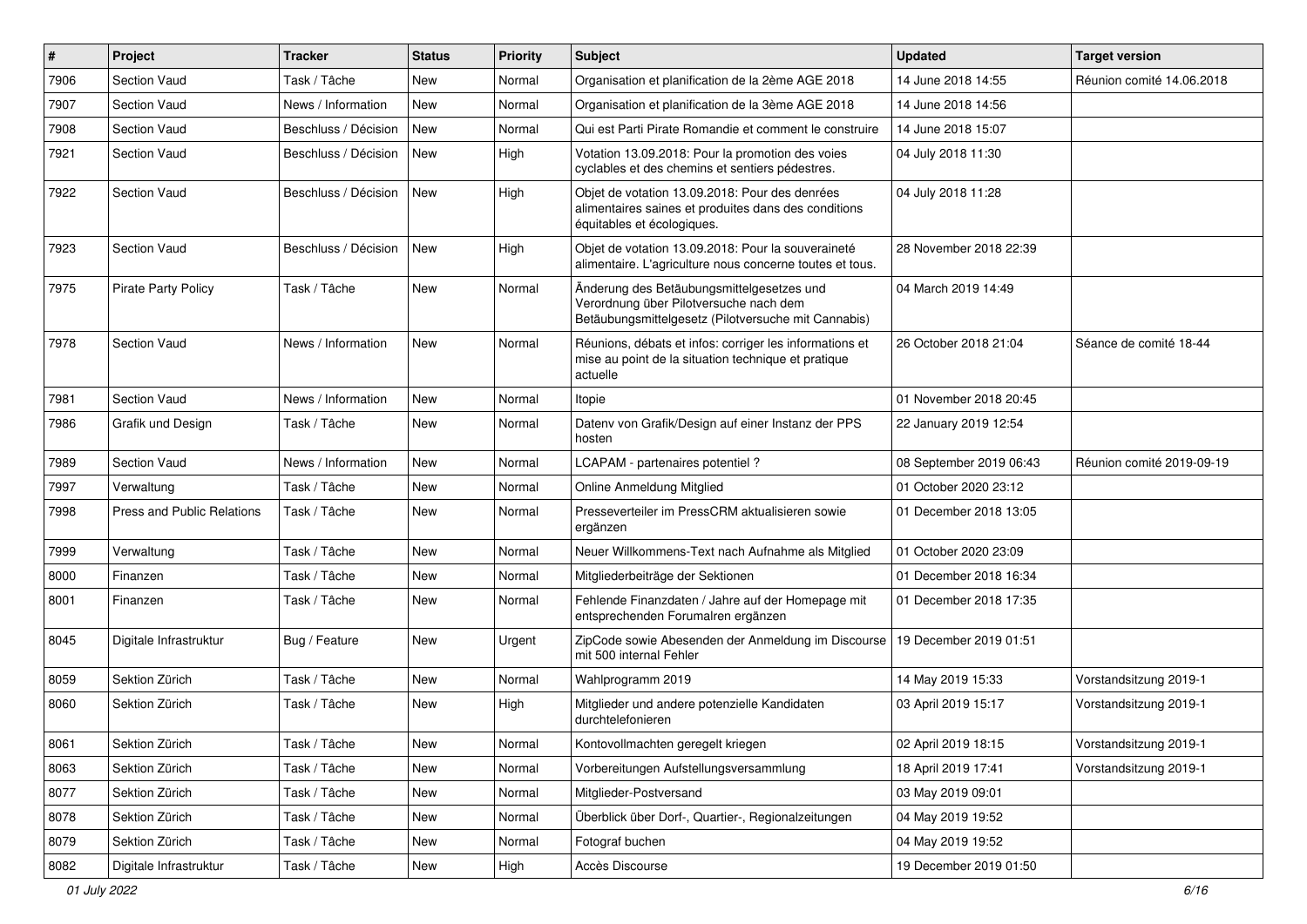| $\#$ | Project                | <b>Tracker</b>       | <b>Status</b> | <b>Priority</b> | <b>Subject</b>                                                                                                                           | Updated                 | <b>Target version</b>       |
|------|------------------------|----------------------|---------------|-----------------|------------------------------------------------------------------------------------------------------------------------------------------|-------------------------|-----------------------------|
| 8083 | Section Vaud           | News / Information   | New           | Normal          | Les solutions apportées aux citoyens sur la<br>cybersécurité                                                                             | 08 May 2019 15:08       | Réunion comité 2019-05-16   |
| 8084 | Section Vaud           | News / Information   | <b>New</b>    | Low             | [VD] La mise en œuvre de la nouvelle gouvernance<br>documentaire des archives cantonales                                                 | 13 June 2019 15:49      |                             |
| 8086 | Sektion Zürich         | Information / Varia  | New           | Normal          | Werbemittel Nationalratswahlen                                                                                                           | 16 May 2019 15:12       |                             |
| 8087 | <b>Section Vaud</b>    | News / Information   | New           | Normal          | Stratégie nationale de protection de la Suisse contre les<br>cyberrisques (SNPC)                                                         | 13 June 2019 15:48      | Réunion comité 2019-06-27   |
| 8095 | Section Vaud           | Information / Varia  | New           | Normal          | Demande d'aide pour une récolte de fonds nationale                                                                                       | 28 May 2019 06:12       |                             |
| 8117 | Vorstand - Comité PPS  | Task / Tâche         | New           | Normal          | Procédure de communication entre les membres du<br>comité du PPS // Kommunikationsverfahren zwischen<br>den Mitgliedern des PPS-Vorstand | 14 October 2019 19:26   | Vorstandssitzung 2019 06 24 |
| 8160 | <b>Section Vaud</b>    | Task / Tâche         | New           | Normal          | Région de Nyon et Twitter                                                                                                                | 13 June 2019 17:05      | Réunion comité 2019-06-13   |
| 8186 | Section Vaud           | Beschluss / Décision | New           | Normal          | Partenariat ciblé avec Opération Libero                                                                                                  | 27 June 2019 19:58      | Réunion comité 2019-07-11   |
| 8195 | Vorstand - Comité PPS  | Task / Tâche         | New           | Normal          | Bestimmung von Dossier- und Themenverantwortlichen<br>Désignation des responsables de dossiers et de sujets                              | 08 July 2019 08:37      | Vorstandssitzung 2019 07 08 |
| 8218 | <b>Section Vaud</b>    | Task / Tâche         | New           | High            | Lettre de remerciement à M. Burgerer pour son don                                                                                        | 20 August 2019 14:56    | Réunion comité 2019-09-05   |
| 8219 | Section Vaud           | Task / Tâche         | New           | High            | Rédaction de la lettre                                                                                                                   | 20 August 2019 14:56    | Réunion comité 2019-08-22   |
| 8220 | Section Vaud           | Task / Tâche         | New           | High            | Recherche d'un petit cadeau de remerciement                                                                                              | 20 August 2019 14:57    | Réunion comité 2019-09-05   |
| 8237 | Section Vaud           | Task / Tâche         | <b>New</b>    | High            | La campagne électorale du PPVD sur les réseaux<br>sociaux privés et libres                                                               | 12 September 2019 15:03 | Réunion comité 2019-09-05   |
| 8238 | Digitale Infrastruktur | Task / Tâche         | New           | Normal          | Verify and document backup solution                                                                                                      | 15 December 2019 12:11  |                             |
| 8248 | Finanzen               | Task / Tâche         | New           | Normal          | Budget 2020                                                                                                                              | 19 August 2019 18:25    |                             |
| 8252 | <b>Section Vaud</b>    | Task / Tâche         | New           | Normal          | Création d'un compte LinkedIn pour le PPVD                                                                                               | 21 August 2019 14:47    | Réunion comité 2019-08-22   |
| 8253 | Section Vaud           | Task / Tâche         | New           | Normal          | Plate-forme EF19 vidéo de la rts                                                                                                         | 21 August 2019 14:43    | Réunion comité 2019-08-22   |
| 8254 | <b>Section Vaud</b>    | Task / Tâche         | New           | High            | Affichage sur les communes EF19                                                                                                          | 21 August 2019 14:51    | Réunion comité 2019-08-22   |
| 8255 | Vorstand - Comité PPS  | Task / Tâche         | New           | Normal          | Überarbeitung des Piraten Quiz                                                                                                           | 21 August 2019 20:50    |                             |
| 8260 | Digitale Infrastruktur | Bug / Feature        | New           | Normal          | Update PPS Website auf neues Theme                                                                                                       | 01 October 2019 19:17   |                             |
| 8314 | Section Vaud           | Information / Varia  | New           | Normal          | Initiative cantonale demandant la protection de l'intégrité<br>personnelle numérique                                                     | 12 September 2019 15:14 | Réunion comité 2019-09-19   |
| 8315 | <b>Section Vaud</b>    | Information / Varia  | <b>New</b>    | Normal          | Formation sur le fonctionnement parlementaire                                                                                            | 12 September 2019 15:39 | Réunion comité 2019-09-19   |
| 8327 | <b>Section Vaud</b>    | Task / Tâche         | New           | Normal          | Transmission de matériel de notre parti pour les<br>élections fédérales à la BNS                                                         | 26 September 2019 19:27 | Réunion comité 2019-10-31   |
| 8329 | Vorstand - Comité PPS  | Beschluss / Décision | New           | Normal          | Überarbeitung des Geschäftsreglements des<br>Vorstandes der Piratenpartei Schweiz                                                        | 30 September 2019 11:42 | Vorstandssitzung 2019 09 30 |
| 8334 | Vorstand - Comité PPS  | Task / Tâche         | New           | Normal          | Übersetzung Positionspapiere                                                                                                             | 30 September 2019 20:29 |                             |
| 8337 | Vorstand - Comité PPS  | Task / Tâche         | New           | Normal          | Änderung Begrüssung Neu Mitglieder                                                                                                       | 24 October 2019 07:05   |                             |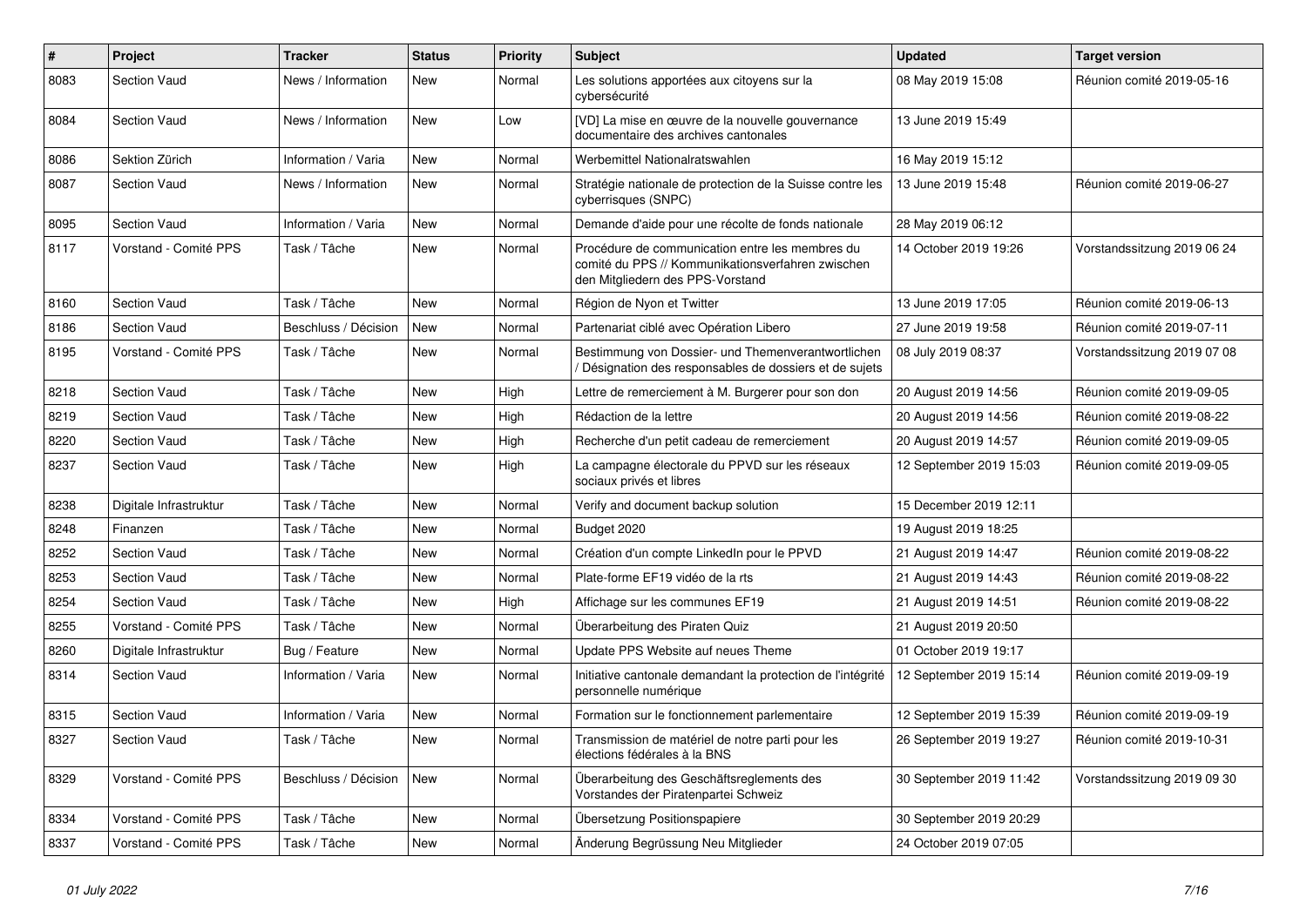| $\pmb{\#}$ | <b>Project</b>                    | <b>Tracker</b>       | <b>Status</b> | <b>Priority</b> | <b>Subject</b>                                                                                                                                                                              | <b>Updated</b>         | <b>Target version</b>              |
|------------|-----------------------------------|----------------------|---------------|-----------------|---------------------------------------------------------------------------------------------------------------------------------------------------------------------------------------------|------------------------|------------------------------------|
| 8347       | Digitale Infrastruktur            | Motion               | New           | Normal          | Roadmap AG DI                                                                                                                                                                               | 09 May 2020 20:12      |                                    |
| 8354       | Vorstand - Comité PPS             | Task / Tâche         | <b>New</b>    | Normal          | Also for Italian/Tessin                                                                                                                                                                     | 29 October 2019 10:57  |                                    |
| 8356       | Vorstand - Comité PPS             | Information / Varia  | New           | Normal          | Überarbeitung Versammlungs- und<br>Abstimmungsreglement                                                                                                                                     | 13 November 2019 20:36 | Vorstandssitzung 2019 11 11        |
| 8358       | Finanzen                          | Bug / Feature        | New           | Normal          | Berechnung Rechnungsbeträge überprüfen (PPAG)                                                                                                                                               | 15 November 2019 21:25 |                                    |
| 8364       | Digitale Infrastruktur            | Motion               | <b>New</b>    | Normal          | Aufräumen Redmine + OTRS Zugriffe/Zuständigkeiten                                                                                                                                           | 10 February 2022 15:58 |                                    |
| 8365       | Vorstand - Comité PPS             | Beschluss / Décision | <b>New</b>    | Normal          | Televotia Kündigung                                                                                                                                                                         | 01 October 2020 22:49  | Vorstandssitzung 2019 11 25        |
| 8379       | Vorstand - Comité PPS             | Beschluss / Décision | <b>New</b>    | Low             | Sektion Ostschweiz Gründung                                                                                                                                                                 | 02 March 2020 20:25    |                                    |
| 8381       | Vorstand - Comité PPS             | Task / Tâche         | New           | Normal          | Notiz/Eintrag von Berechtigungen für Mitgleider im<br>Members                                                                                                                               | 08 December 2019 10:30 | PPS Meeting 09.12.2019             |
| 8385       | Vorstand - Comité PPS             | Task / Tâche         | New           | Normal          | Strategie oder Massnahmenplan für Mitgliederwerbung                                                                                                                                         | 09 December 2019 20:33 | PPS Meeting 09.12.2019             |
| 8419       | Vorstand - Comité PPS             | Information / Varia  | New           | Normal          | Sekretariat der PPS                                                                                                                                                                         | 29 October 2020 22:45  | Vorstandssitzung 2020 03 16        |
| 8421       | Sektion beider Basel              | Task / Tâche         | New           | Normal          | Aktuelle Vernehmlassungen                                                                                                                                                                   | 02 October 2020 00:09  |                                    |
| 8426       | Vorstand - Comité PPS             | Information / Varia  | New           | Urgent          | Ablösung Civi Crm als Mitgliederverwaltung                                                                                                                                                  | 20 July 2020 20:22     | Vorstandssitzung vom<br>08.06.2020 |
| 8452       | Vorstand - Comité PPS             | Beschluss / Décision | <b>New</b>    | High            | Beschlüsse E-ID Abstimmungskampf                                                                                                                                                            | 26 November 2020 08:39 | Vorstandssitzung 2020 11 10        |
| 8461       | Sektion Bern                      | Beschluss / Décision | New           | Urgent          | Mitfinanzierung der Abstimmungskampagne gegen das<br>E-ID Gesetz                                                                                                                            | 16 February 2021 15:17 |                                    |
| 8471       | <b>Press and Public Relations</b> | Information / Varia  | New           | Normal          | Wiki Updates                                                                                                                                                                                | 28 March 2021 00:34    |                                    |
| 8476       | Vorstand - Comité PPS             | Einzelbeschluss      | New           | Normal          | Abschluss 2020                                                                                                                                                                              | 19 April 2021 13:50    |                                    |
| 8511       | Verwaltung                        | News / Information   | New           | High            | Übersetzungen für PV 2021.2                                                                                                                                                                 | 14 October 2021 16:33  |                                    |
| 8512       | Verwaltung                        | News / Information   | New           | Low             | Übersetzung der neuesten Statutenänderungen auf<br>französisch                                                                                                                              | 14 October 2021 15:25  |                                    |
| 8519       | AG Vernehmlassungen               | Task / Tâche         | New           | Normal          | Vernehmlassung 2021/80 Bundesgesetz über die<br>Bearbeitung von Flugpassagierdaten zur Bekämpfung<br>von terroristischen und anderen schweren Straftaten<br>(Flugpassagierdatengesetz, FPG) | 10 February 2022 06:24 |                                    |
| 8535       | Verwaltung                        | News / Information   | New           | Normal          | Übersetzungen für PV 2022.1                                                                                                                                                                 | 30 November 2021 21:36 |                                    |
| 8536       | Digitale Infrastruktur            | Bug / Feature        | New           | Normal          | CiviCRM: Payment method hinzufügen geht nicht                                                                                                                                               | 25 January 2022 20:32  |                                    |
| 8542       | AG Vernehmlassungen               | Task / Tâche         | New           | Normal          | Vernehmlassung 2022/6 Bundesbeschluss zur<br>nationalen Umsetzung des OECD/G-20 Projekts zur<br>Besteuerung der digitalen Wirtschaft (SR 101)                                               | 13 April 2022 06:34    |                                    |
| 8547       | Vorstand - Comité PPS             | Task / Tâche         | New           | Normal          | Budget für die NR Wahlen                                                                                                                                                                    | 15 March 2022 21:14    |                                    |
| 8552       | Digitale Infrastruktur            | Bug / Feature        | New           | High            | Überprüfung Newsletterformular DE An/Abmeldung                                                                                                                                              | 24 March 2022 11:32    |                                    |
| 8554       | AG Vernehmlassungen               | Task / Tâche         | New           | High            | Vernehmlassung Teilrevision der GwV-FINMA                                                                                                                                                   | 04 April 2022 19:11    |                                    |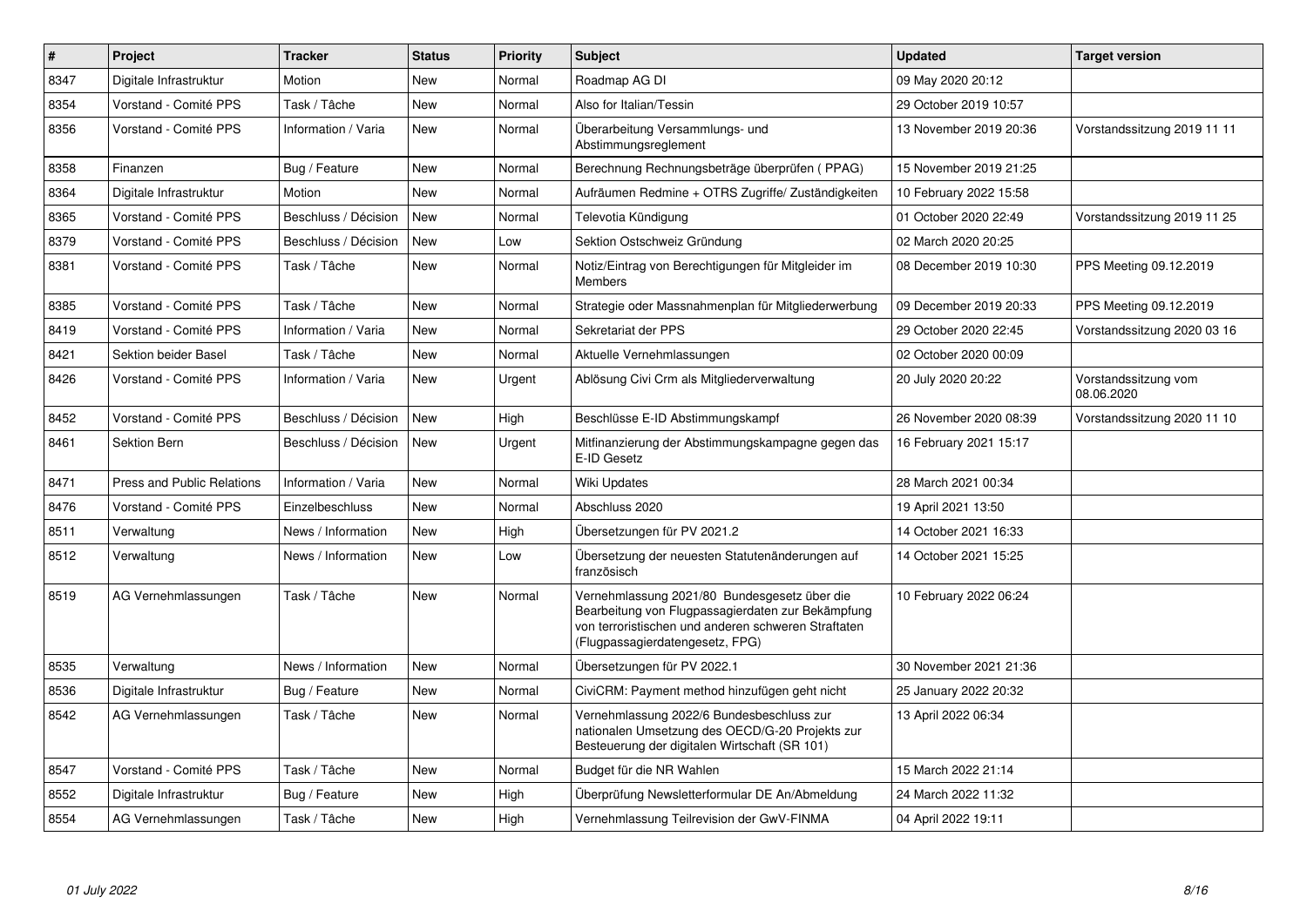| $\pmb{\#}$ | <b>Project</b>                            | <b>Tracker</b>      | <b>Status</b> | <b>Priority</b> | <b>Subject</b>                                                                                                                                                                              | <b>Updated</b>         | <b>Target version</b> |
|------------|-------------------------------------------|---------------------|---------------|-----------------|---------------------------------------------------------------------------------------------------------------------------------------------------------------------------------------------|------------------------|-----------------------|
| 8555       | AG Vernehmlassungen                       | Task / Tâche        | New           | Normal          | Vernehmlassung 2022/19 Bundesgesetz über die<br>elektronische Identität und die Vertrauensinfrastruktur<br>(E-ID-Gesetz, BGEID)                                                             | 04 April 2022 17:29    |                       |
| 8556       | AG Vernehmlassungen                       | Task / Tâche        | <b>New</b>    | Normal          | Vernehmlassung 2021/80 Bundesgesetz über die<br>Bearbeitung von Flugpassagierdaten zur Bekämpfung<br>von terroristischen und anderen schweren Straftaten<br>(Flugpassagierdatengesetz, FPG) | 04 April 2022 17:30    |                       |
| 8557       | Digitale Infrastruktur                    | Motion              | <b>New</b>    | Low             | Twitter Mastodon sync service                                                                                                                                                               | 05 April 2022 17:54    |                       |
| 8558       | Vorstand - Comité PPS                     | Information / Varia | <b>New</b>    | Normal          | Unterschriftenbogen für Initiative Service Citoyen                                                                                                                                          | 12 May 2022 12:22      |                       |
| 2531       | <b>Pirate Party Policy</b>                | Task / Tâche        | Needs Work    | Normal          | Gleichstellung                                                                                                                                                                              | 20 February 2013 16:39 |                       |
| 2891       | Bezirkssektion Winterthur                 | Task / Tâche        | Needs Work    | Low             | Schuldenabbau                                                                                                                                                                               | 20 April 2013 00:00    |                       |
| 3077       | Sektion St. Gallen und beide<br>Appenzell | Todo / A Faire      | Needs Work    | Normal          | Allgemeiner Flyer - Piraten SG AR Al                                                                                                                                                        | 07 May 2014 15:12      |                       |
| 3146       | Sektion St. Gallen und beide<br>Appenzell | Todo / A Faire      | Needs Work    | Normal          | Jugendparlament - Workshop Vorschläge                                                                                                                                                       | 07 May 2014 20:22      |                       |
| 3567       | Bezirkssektion Winterthur                 | Task / Tâche        | Needs Work    | Normal          | Open Data                                                                                                                                                                                   | 26 February 2013 08:12 | Parley 11             |
| 3568       | Bezirkssektion Winterthur                 | Task / Tâche        | Needs Work    | Normal          | Messung der Schulqualität                                                                                                                                                                   | 07 April 2013 15:45    |                       |
| 3706       | Bezirkssektion Winterthur                 | Task / Tâche        | Needs Work    | Normal          | Notschlafstellen bei der Heilsarmee                                                                                                                                                         | 21 April 2013 00:00    | Parley 11             |
| 3707       | Bezirkssektion Winterthur                 | Task / Tâche        | Needs Work    | Normal          | Beschneidungspraxis in Winterthur                                                                                                                                                           | 21 April 2013 00:00    | Parley 11             |
| 3708       | Bezirkssektion Winterthur                 | Task / Tâche        | Needs Work    | High            | OpenSource Nachtrag und Vorbereitung                                                                                                                                                        | 19 April 2013 00:00    | Parley 13             |
| 3716       | <b>Bezirkssektion Winterthur</b>          | Task / Tâche        | Needs Work    | Low             | Frauenparkplätze                                                                                                                                                                            | 21 April 2013 00:00    | Parley 11             |
| 3732       | Bezirkssektion Winterthur                 | Task / Tâche        | Needs Work    | Low             | Neues Hallenbad                                                                                                                                                                             | 02 May 2013 22:37      | Parley 15 (2.5.2013)  |
| 3864       | <b>Bezirkssektion Winterthur</b>          | Task / Tâche        | Needs Work    | Normal          | E-Book Bibliothek DRM                                                                                                                                                                       | 06 March 2013 18:18    | Parley 13             |
| 3865       | Bezirkssektion Winterthur                 | Task / Tâche        | Needs Work    | Low             | Rote Parkplätze in der Altstadt                                                                                                                                                             | 02 May 2013 22:36      | Parley 11             |
| 3876       | Bezirkssektion Winterthur                 | Task / Tâche        | Needs Work    | Normal          | Winterthurer Transparenzgesetz                                                                                                                                                              | 21 April 2013 00:00    | Parley 11             |
| 3911       | Bezirkssektion Winterthur                 | Task / Tâche        | Needs Work    | Normal          | Elektronisches Büro in der Stadtverwaltung                                                                                                                                                  | 21 April 2013 00:00    | Parley 11             |
| 3947       | Bezirkssektion Winterthur                 | Task / Tâche        | Needs Work    | Normal          | Win.ch Mail                                                                                                                                                                                 | 21 April 2013 00:00    | Parley 11             |
| 3948       | <b>Bezirkssektion Winterthur</b>          | Task / Tâche        | Needs Work    | Normal          | AG Schule und Bildung                                                                                                                                                                       | 31 July 2013 21:00     | Parley 11             |
| 4040       | Sektion St. Gallen und beide<br>Appenzell | Task / Tâche        | Needs Work    | Normal          | Tischwimpel für Stammtisch                                                                                                                                                                  | 10 June 2014 20:00     |                       |
| 4057       | Bezirkssektion Winterthur                 | Task / Tâche        | Needs Work    | Normal          | Informatikprojekte prüfen                                                                                                                                                                   | 21 April 2013 00:00    | Parley 11             |
| 4058       | Bezirkssektion Winterthur                 | Task / Tâche        | Needs Work    | Normal          | Prüfung der Zuwendungen an Dritte<br>(Sozialdepartement)                                                                                                                                    | 21 April 2013 00:00    | Parley 11             |
| 4071       | Gruppo Ticino                             | Task / Tâche        | Needs Work    | Normal          | Traduzione webpage                                                                                                                                                                          | 19 April 2013 00:00    |                       |
| 4122       | Gruppo Ticino                             | Task / Tâche        | Needs Work    | High            | Accesso, impostazioni ed iscrizione membri a mailing list<br>sezione ticino                                                                                                                 | 20 April 2013 00:00    |                       |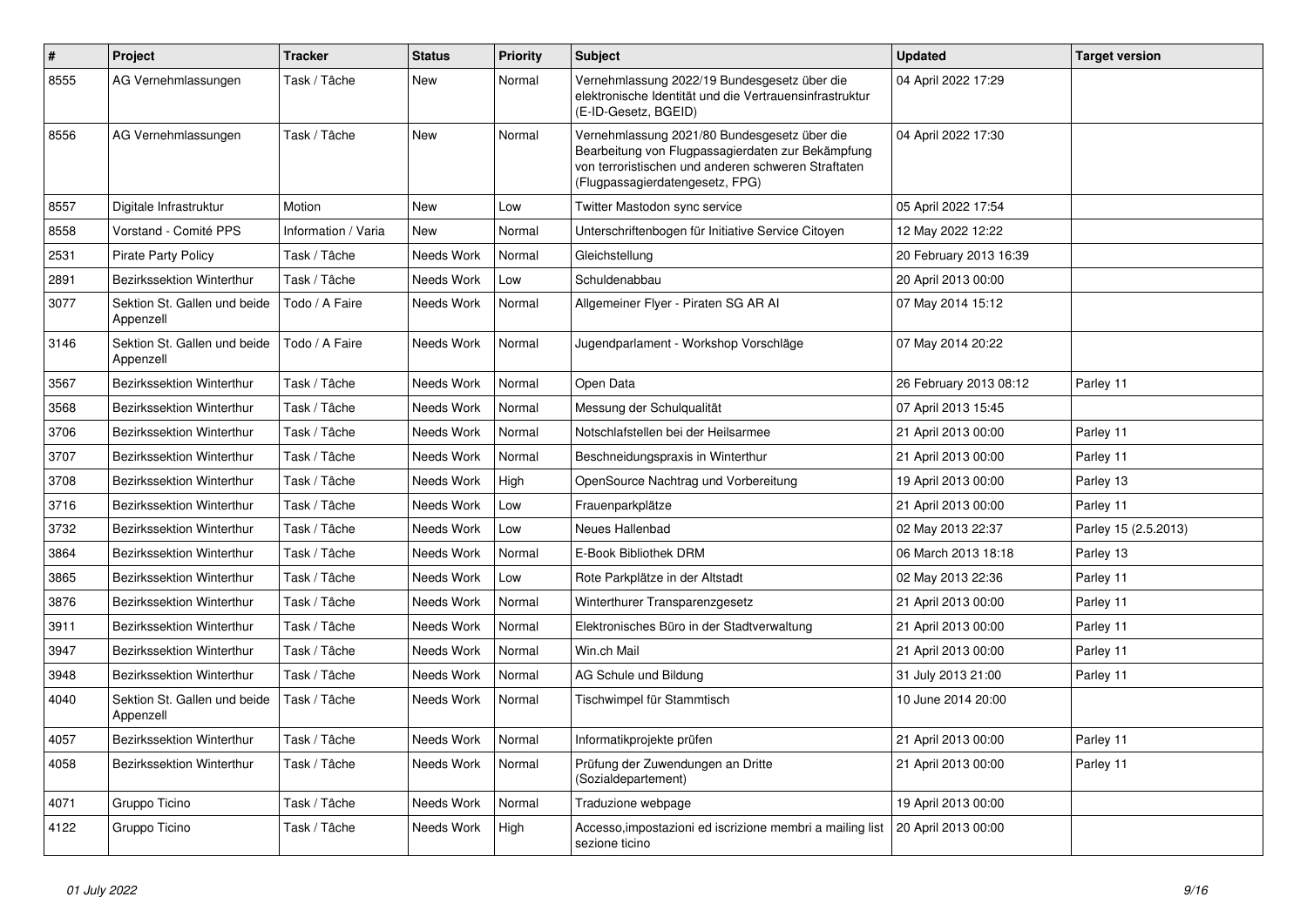| $\#$ | Project                                   | <b>Tracker</b>      | <b>Status</b> | <b>Priority</b> | <b>Subject</b>                                                       | <b>Updated</b>          | <b>Target version</b> |
|------|-------------------------------------------|---------------------|---------------|-----------------|----------------------------------------------------------------------|-------------------------|-----------------------|
| 4137 | Gruppo Ticino                             | Task / Tâche        | Needs Work    | Normal          | Programma Partito Pirata Ticino                                      | 21 April 2013 00:00     |                       |
| 4138 | Gruppo Ticino                             | Task / Tâche        | Needs Work    | High            | Mailing List problema messaggio conferma<br>sottoscrizione           | 20 April 2013 00:00     |                       |
| 4193 | Sektion St. Gallen und beide<br>Appenzell | Todo / A Faire      | Needs Work    | High            | Dauerticket Flaschenpost                                             | 09 May 2014 18:35       |                       |
| 4200 | Bezirkssektion Winterthur                 | Task / Tâche        | Needs Work    | Normal          | Vorstoss Transparenz in der WoV                                      | 07 April 2013 15:41     | Parley 15 (2.5.2013)  |
| 4290 | Sektion St. Gallen und beide<br>Appenzell | Todo / A Faire      | Needs Work    | Normal          | Dauerticket Strategie/Ziele                                          | 10 June 2014 19:55      | Vorstand next         |
| 4362 | Bezirkssektion Winterthur                 | Task / Tâche        | Needs Work    | Normal          | Willkür im Baubewilligungsverfahren                                  | 07 April 2013 15:42     | Parley 15 (2.5.2013)  |
| 4370 | Bezirkssektion Winterthur                 | Task / Tâche        | Needs Work    | Normal          | SalZH kriegt Subventionen                                            | 07 April 2013 15:42     | Parley 15 (2.5.2013)  |
| 4386 | Finanzen                                  | Task / Tâche        | Needs Work    | High            | Spenderlisten erstellen                                              | 01 May 2017 14:45       |                       |
| 4388 | Finanzen                                  | Task / Tâche        | Needs Work    | Urgent          | Kontenplan                                                           | 04 April 2013 07:13     |                       |
| 4507 | Bezirkssektion Winterthur                 | Task / Tâche        | Needs Work    | Normal          | OpenData: Wem gehört das Datenmaterial                               | 02 May 2013 22:34       |                       |
| 4529 | Sektion St. Gallen und beide<br>Appenzell | Todo / A Faire      | Needs Work    | Normal          | Dauerticket: Wahlen- / Abstimmungsparolen                            | 09 May 2014 18:35       |                       |
| 4537 | Sektion St. Gallen und beide<br>Appenzell | Todo / A Faire      | Needs Work    | Normal          | Spenden veröffentlichen                                              | 09 February 2013 10:47  |                       |
| 4615 | Sektion Wallis / section<br>valaisan      | Task / Tâche        | Needs Work    | Normal          | Stv. Schatzmeister                                                   | 03 September 2014 19:58 |                       |
| 4639 | Sektion Wallis / section<br>valaisan      | Task / Tâche        | Needs Work    | Normal          | pi-Vote Sektionsabstimmungen                                         | 07 July 2014 20:30      |                       |
| 4644 | Sektion St. Gallen und beide<br>Appenzell | Todo / A Faire      | Needs Work    | Normal          | PiratenSG App entwickeln                                             | 21 October 2013 14:49   |                       |
| 4645 | Sektion St. Gallen und beide<br>Appenzell | Todo / A Faire      | Needs Work    | Normal          | Piratenspiel                                                         | 21 October 2013 14:49   |                       |
| 4746 | Bezirkssektion Winterthur                 | Task / Tâche        | Needs Work    | Normal          | Förderung des Innovativen Motorisierten<br>Individualverkehrs (IMIV) | 21 April 2013 00:00     | Parley 13             |
| 5014 | Bezirkssektion Winterthur                 | Task / Tâche        | Needs Work    | Low             | Problematik "gebundene Ausgaben"                                     | 02 May 2013 22:31       | Parley 15 (2.5.2013)  |
| 5015 | Bezirkssektion Winterthur                 | Task / Tâche        | Needs Work    | High            | Visualisierung Budget und Rechnung                                   | 10 April 2013 16:10     | Parley 15 (2.5.2013)  |
| 5041 | Sektion beider Basel                      | Task / Tâche        | Needs Work    | Low             | Parlaments-Daten automatisch abgreifen lassen                        | 23 April 2015 18:59     |                       |
| 5043 | Sektion beider Basel                      | Task / Tâche        | Needs Work    | Normal          | Aufgaben Stadtentwicklungspositionspapier                            | 12 February 2015 19:22  |                       |
| 5050 | Sektion Wallis / section<br>valaisan      | Information / Varia | Needs Work    | Normal          | Wiki: Wahlsysteme                                                    | 20 August 2017 08:57    | GV2017                |
| 5058 | <b>Pirate Party Policy</b>                | Task / Tâche        | Needs Work    | Normal          | Positionspapier: Patente                                             | 15 April 2013 14:10     |                       |
| 5247 | Bezirkssektion Winterthur                 | Task / Tâche        | Needs Work    | High            | Schriftliche Anfrage zum Budget                                      | 22 May 2013 16:47       | Parley 16 (6.6.2013)  |
| 5389 | Bezirkssektion Winterthur                 | Task / Tâche        | Needs Work    | High            | Falsche Anreize in Sozialhilfe                                       | 17 June 2013 16:43      | Parley 18             |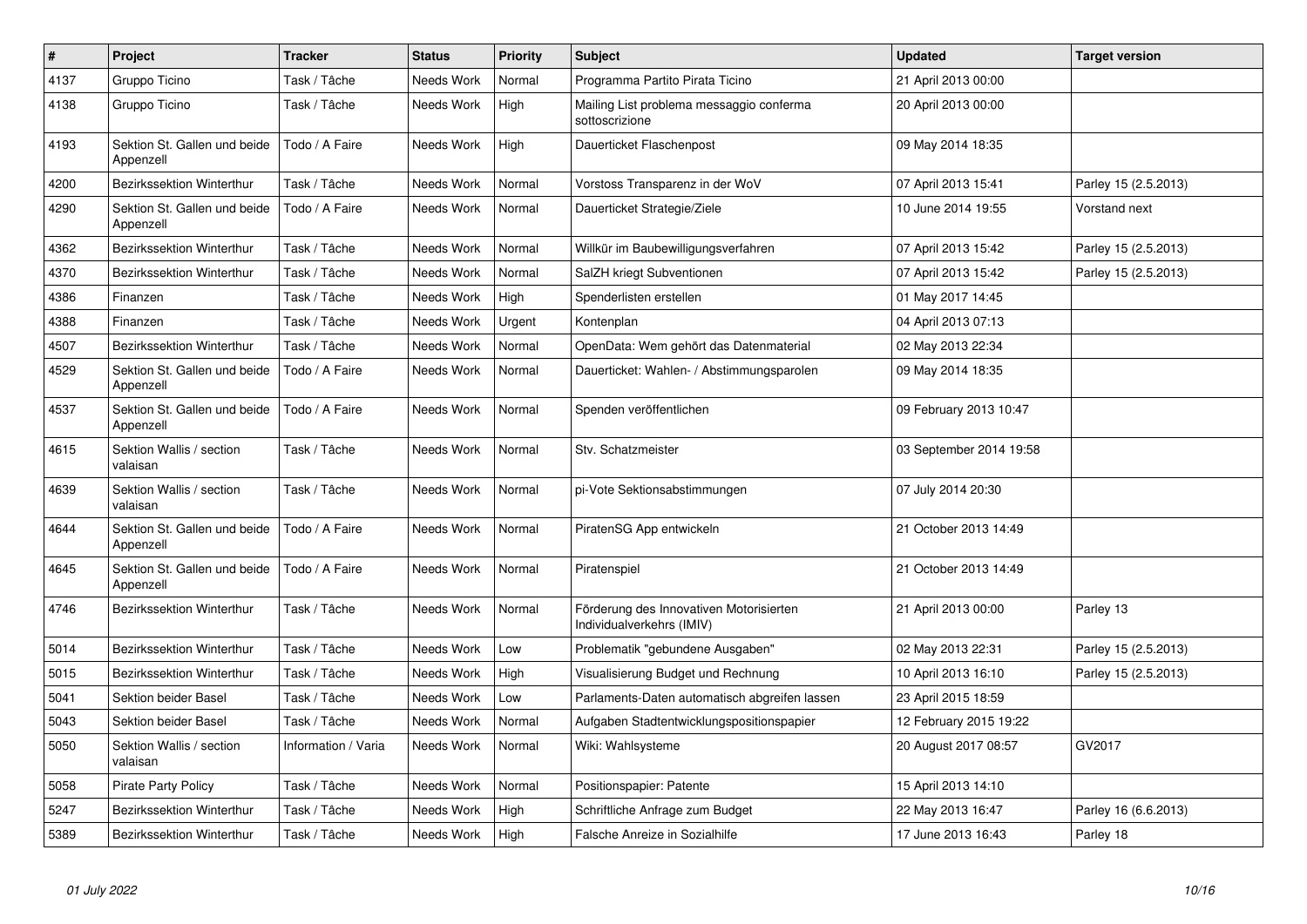| #    | Project                                   | <b>Tracker</b> | <b>Status</b>       | <b>Priority</b> | Subject                                                                                                                             | <b>Updated</b>          | <b>Target version</b>     |
|------|-------------------------------------------|----------------|---------------------|-----------------|-------------------------------------------------------------------------------------------------------------------------------------|-------------------------|---------------------------|
| 5444 | Sektion Wallis / section<br>valaisan      | Task / Tâche   | Needs Work          | Low             | Welcome/Austrittsmail automatisieren                                                                                                | 20 August 2017 08:56    | GV2017                    |
| 5517 | <b>Bezirkssektion Winterthur</b>          | Task / Tâche   | Needs Work          | Normal          | O-Ton                                                                                                                               | 13 July 2013 17:39      |                           |
| 5699 | Sektion St. Gallen und beide<br>Appenzell | Todo / A Faire | Needs Work          | Normal          | Krypto-Party                                                                                                                        | 30 July 2014 15:32      | Vorstand 2014-07-30       |
| 5870 | Sektion Wallis / section<br>valaisan      | Task / Tâche   | Needs Work          | Normal          | Opendata.admin.ch                                                                                                                   | 20 August 2017 08:31    | GV2017                    |
| 6276 | Sektion St. Gallen und beide<br>Appenzell | Todo / A Faire | Needs Work          | Normal          | Konsequenzen aus Beschlüssen der nationalen PV                                                                                      | 30 July 2014 15:33      |                           |
| 6597 | Sektion Zürich                            | Task / Tâche   | Needs Work          | Normal          | Wegen Gratis-Plakatstellen anfragen                                                                                                 | 04 May 2019 19:49       |                           |
| 6645 | Section Genève                            | Task / Tâche   | Needs Work          | Normal          | Dossier médical en ligne                                                                                                            | 25 March 2015 17:03     | Prochain Comité           |
| 6688 | Section Genève                            | Task / Tâche   | Needs Work          | Normal          | Comptabilité - Recherche Fiduciaire                                                                                                 | 25 March 2015 17:00     | Prochain Comité           |
| 6784 | Press and Public Relations                | Task / Tâche   | Needs Work          | High            | CP - Déclaration D. Burkhalter DFAE «Promoting trust<br>and globally shared rules to ensure an open, free and<br>secure cyberspace» | 17 April 2015 18:12     |                           |
| 7002 | Sektion beider Basel                      | Task / Tâche   | Needs Work          | Normal          | Für ein lebendiges Basel                                                                                                            | 02 October 2020 00:23   |                           |
| 7761 | Digitale Infrastruktur                    | Bug / Feature  | Needs Work          | High            | OTRS überlebt Neustarts des Containers nicht                                                                                        | 19 December 2019 01:49  |                           |
| 7977 | Section Vaud                              | Task / Tâche   | Needs Work          | Normal          | Téléchargement légal: cadre particulier et exeptions                                                                                | 01 November 2018 20:44  | Séance de comité 18-44    |
| 8024 | Vorstand - Comité PPS                     | Task / Tâche   | Needs Work          | Low             | Verantwortliche & Zugriffsrechte                                                                                                    | 01 October 2020 23:07   |                           |
| 8058 | Sektion Zürich                            | Task / Tâche   | Needs Work          | Normal          | Neue Statuten auf Website publizieren                                                                                               | 02 April 2019 14:38     |                           |
| 8203 | <b>Section Vaud</b>                       | Task / Tâche   | Needs Work          | High            | Le questionnaire de la société vaudoise de médecine                                                                                 | 20 August 2019 14:52    | Réunion comité 2019-07-25 |
| 8204 | Section Vaud                              | Task / Tâche   | Needs Work          | High            | Le questionnaire de l'ALLIANCE-ENVIRONNEMENT                                                                                        | 20 August 2019 14:53    | Réunion comité 2019-07-25 |
| 8310 | Sektion Bern                              | Task / Tâche   | Needs Work          | Normal          | Wahlkampfbudget / Bezahlung Wahlkampfleiter PPS<br>und Budget                                                                       | 09 September 2019 21:06 |                           |
| 8312 | Sektion Bern                              | Task / Tâche   | Needs Work          | Normal          | Rückzahlung des Darlehens an die PPS                                                                                                | 09 September 2019 21:26 |                           |
| 8378 | Digitale Infrastruktur                    | Task / Tâche   | Needs Work          | Normal          | Erstelllung subdomain für neue Sektion<br>Thurgau/Schauffhausen + SG/AR/Ai                                                          | 19 December 2019 00:53  |                           |
| 8430 | Sektion beider Basel                      | Task / Tâche   | Needs Work          | Normal          | Lagerort und Materialbestand der PPBB                                                                                               | 02 October 2020 00:08   |                           |
| 8444 | Vorstand - Comité PPS                     | Task / Tâche   | Needs Work          | High            | Fehlende Mitgliederbeiträge für die Sektion PPBB                                                                                    | 29 October 2020 16:58   |                           |
| 8473 | Digitale Infrastruktur                    | Task / Tâche   | Needs Work          | Normal          | <b>Refurbish CiviCRM</b>                                                                                                            | 18 January 2022 20:52   |                           |
| 8502 | Piratenversammlung /<br>Assemblée Pirate  | Task / Tâche   | Needs Work   Normal |                 | Bereinigung Differenzen Statuten und<br>Versammlungsreglement                                                                       | 16 February 2022 23:13  |                           |
| 8516 | AG Vernehmlassungen                       | Task / Tâche   | Needs Work          | Normal          | Vernehmlassung 2021/81 Verordnung über die<br>Herstellung der Interoperabilität zwischen<br>Schengen-Dublin-Informationssystemen    | 18 January 2022 20:38   |                           |
| 8517 | AG Vernehmlassungen                       | Task / Tâche   | Needs Work          | Normal          | Vernehmlassung 2021/99 Verordnung über die<br>Transparenz bei der Politikfinanzierung (VPofin)                                      | 26 March 2022 13:36     |                           |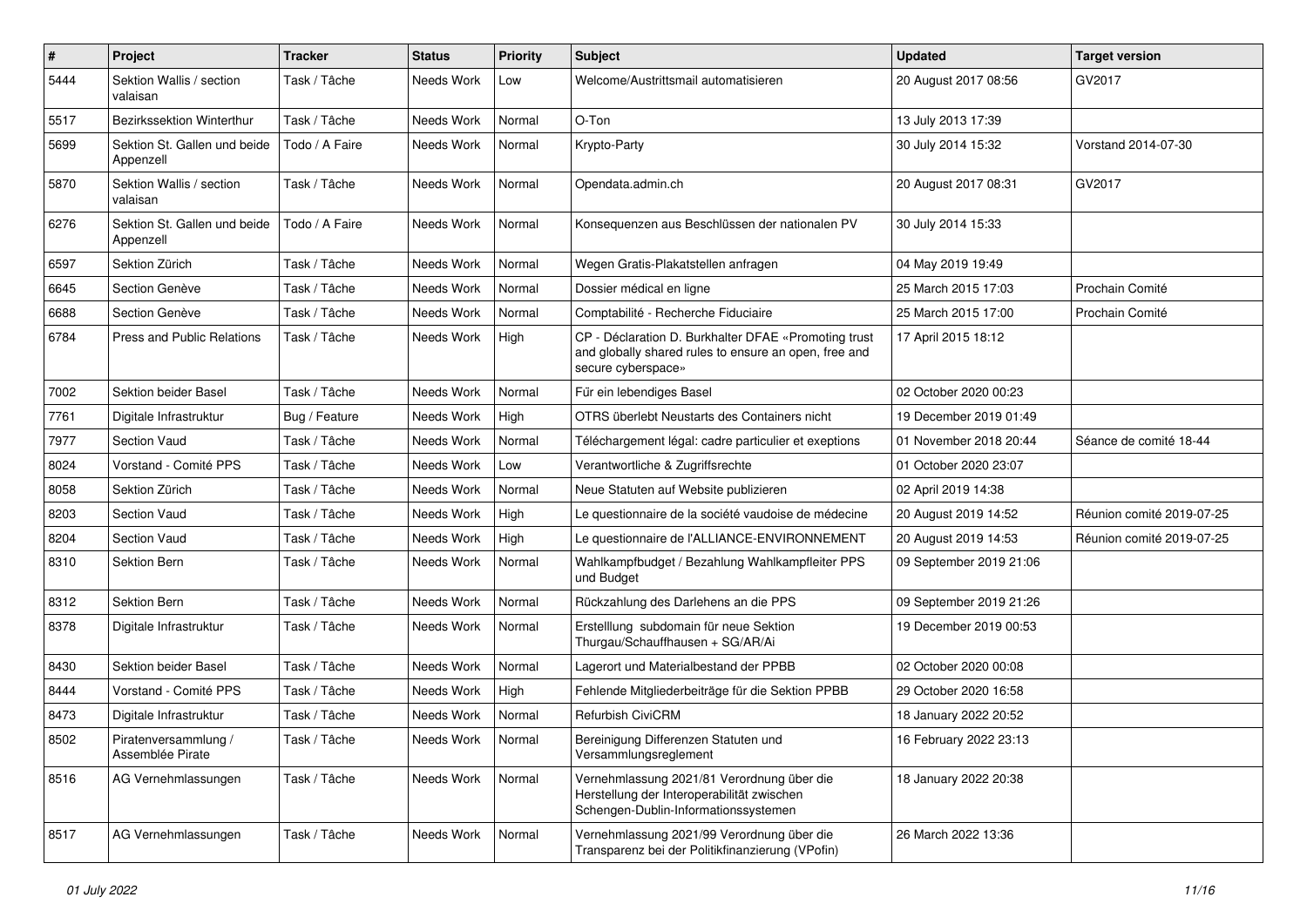| $\#$ | Project                                   | <b>Tracker</b> | <b>Status</b> | <b>Priority</b> | Subject                                                                                                                                                                                                                                          | <b>Updated</b>          | <b>Target version</b> |
|------|-------------------------------------------|----------------|---------------|-----------------|--------------------------------------------------------------------------------------------------------------------------------------------------------------------------------------------------------------------------------------------------|-------------------------|-----------------------|
| 8521 | AG Vernehmlassungen                       | Task / Tâche   | Needs Work    | Normal          | Vernehmlassung 2021/70 Meldepflicht von<br>Betreiberinnen kritischer Infrastrukturen für<br>Cyberangriffe                                                                                                                                        | 13 April 2022 00:53     |                       |
| 8529 | Digitale Infrastruktur                    | Bug / Feature  | Needs Work    | Normal          | <b>Installation Mailtrain</b>                                                                                                                                                                                                                    | 14 December 2021 15:58  |                       |
| 8540 | AG Vernehmlassungen                       | Task / Tâche   | Needs Work    | Normal          | Vernehmlassung 2022/2 Bundesgesetz über die<br>Mobilitätsdateninfrastruktur                                                                                                                                                                      | 10 February 2022 06:34  |                       |
| 2800 | <b>Bezirkssektion Winterthur</b>          | Task / Tâche   | Done          | Low             | Vorstoss: Verantwortung im Polizeiberuf                                                                                                                                                                                                          | 04 May 2013 22:59       | Parley 3              |
| 3033 | Sektion St. Gallen und beide<br>Appenzell | Task / Tâche   | Done          | Normal          | Liquid Feedback                                                                                                                                                                                                                                  | 10 June 2014 20:10      |                       |
| 3251 | Sektion St. Gallen und beide<br>Appenzell | Task / Tâche   | Done          | Low             | <b>Statistik Skript</b>                                                                                                                                                                                                                          | 10 June 2014 20:06      |                       |
| 3314 | Sektion St. Gallen und beide<br>Appenzell | Todo / A Faire | Done          | Normal          | Veranstaltung für Neumitglieder                                                                                                                                                                                                                  | 10 June 2014 20:02      |                       |
| 4339 | Sektion St. Gallen und beide<br>Appenzell | Todo / A Faire | Done          | Normal          | Überarbeitung der Statuten                                                                                                                                                                                                                       | 09 May 2014 18:35       |                       |
| 4729 | Sektion St. Gallen und beide<br>Appenzell | Task / Tâche   | Done          | Normal          | SSH key für LQFB server                                                                                                                                                                                                                          | 10 June 2014 19:50      |                       |
| 4893 | Sektion Wallis / section<br>valaisan      | Task / Tâche   | Done          | Normal          | Pflichtenheft Vorstand (2)                                                                                                                                                                                                                       | 13 December 2014 10:14  |                       |
| 4941 | <b>Pirate Party Policy</b>                | Task / Tâche   | Done          | Normal          | prostitution                                                                                                                                                                                                                                     | 30 September 2013 19:23 |                       |
| 5022 | Sektion St. Gallen und beide<br>Appenzell | Todo / A Faire | Done          | Normal          | Mandatsabgabe                                                                                                                                                                                                                                    | 10 June 2014 19:49      |                       |
| 5275 | Sektion Wallis / section<br>valaisan      | Task / Tâche   | Done          | Normal          | Stellungnahme zum Schulgesetz                                                                                                                                                                                                                    | 20 August 2017 08:57    |                       |
| 5291 | Stadtsektion Zürich                       | Task / Tâche   | Done          | Normal          | Festlegen von Terminen für die PV                                                                                                                                                                                                                | 03 October 2013 20:15   | Stammtisch 27.05.2013 |
| 5637 | <b>Pirate Party Policy</b>                | Task / Tâche   | Done          | Normal          | Korrektur der Uebersetzung der Identite                                                                                                                                                                                                          | 22 March 2014 17:28     |                       |
| 5640 | Sektion St. Gallen und beide<br>Appenzell | Todo / A Faire | Done          | Normal          | Mehr Kommunikationssicherheit                                                                                                                                                                                                                    | 10 June 2014 13:53      |                       |
| 6206 | <b>Pirate Party Policy</b>                | Task / Tâche   | Done          | Normal          | Consultation "Modification loi fédérale sur les systèmes<br>d'information de la Confédération dans le domaine du<br>sport (LSIS)" - Vernehmlassung "Änderung<br>Bundesgesetz über die Informationssysteme des<br>Bundes im Bereich Sport (IBSG)" | 08 April 2015 09:26     |                       |
| 6222 | Pirate Party Policy                       | Task / Tâche   | Done          | Normal          | Développement argumentaires votations populaire 18<br>mai - Entwicklung Argumentationshilfe Themen<br>Volksabstimmung 18. Mai                                                                                                                    | 27 November 2019 21:23  |                       |
| 6390 | <b>Pirate Party Policy</b>                | Task / Tâche   | Done          | Normal          | Vernehmlassung: Geldspielgesetz / Consultation : Loi<br>sur les jeux d'argent                                                                                                                                                                    | 08 April 2015 09:18     |                       |
| 6391 | Sektion St. Gallen und beide<br>Appenzell | Todo / A Faire | Done          | Urgent          | Kreisrichterkandidat suchen                                                                                                                                                                                                                      | 10 June 2014 19:25      | Vorstand 2014-06-101  |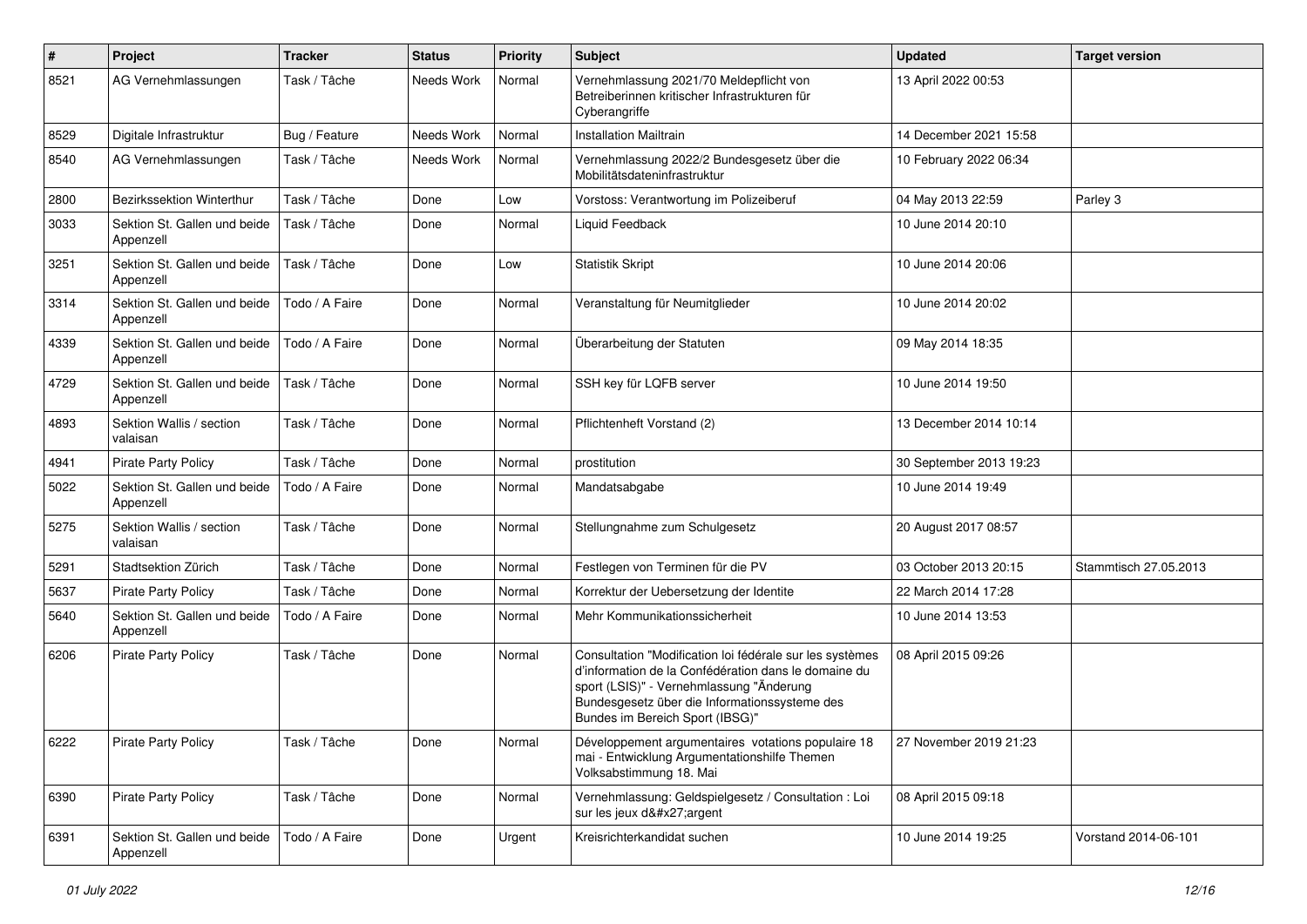| $\vert$ # | Project                                   | <b>Tracker</b> | <b>Status</b> | <b>Priority</b> | <b>Subject</b>                                                                                                                                                            | <b>Updated</b>        | <b>Target version</b>                |
|-----------|-------------------------------------------|----------------|---------------|-----------------|---------------------------------------------------------------------------------------------------------------------------------------------------------------------------|-----------------------|--------------------------------------|
| 6406      | Sektion St. Gallen und beide<br>Appenzell | Todo / A Faire | Done          | Normal          | Kontaktdaten etc an Vorstand CH senden                                                                                                                                    | 10 June 2014 19:26    | Vorstand 2014-06-101                 |
| 6676      | Section Genève                            | Task / Tâche   | Done          | Normal          | Préparation éléction national                                                                                                                                             | 27 June 2016 09:53    | Prochain Comité                      |
| 6677      | Section Genève                            | Task / Tâche   | Done          | Normal          | Préparation prochaine AG                                                                                                                                                  | 19 October 2015 17:06 | Prochain Comité                      |
| 6726      | <b>Pirate Party Policy</b>                | Task / Tâche   | Done          | Normal          | Consultation FINMA - LBA / GvW                                                                                                                                            | 08 April 2015 09:18   |                                      |
| 6727      | <b>Pirate Party Policy</b>                | Task / Tâche   | Done          | Normal          | Rédaction de la réponse de la consultation                                                                                                                                | 08 April 2015 09:17   |                                      |
| 6748      | <b>Press and Public Relations</b>         | Task / Tâche   | Done          | Urgent          | PR - Bund niederlässt wieder IT Security!                                                                                                                                 | 02 April 2015 12:03   |                                      |
| 6787      | <b>Pirate Party Policy</b>                | Task / Tâche   | Done          | Normal          | Révision totale de la loi fédérale sur l'analyse génétique<br>humaine (LAGH) - Totalrevision des Bundesgesetzes<br>über genetische Untersuchungen beim Menschen<br>(GUMG) | 27 May 2015 06:55     |                                      |
| 7089      | Sektion Wallis / section<br>valaisan      | Task / Tâche   | Done          | Normal          | Anfragen an Standesämtern                                                                                                                                                 | 02 March 2016 09:56   |                                      |
| 7140      | Section Vaud                              | Task / Tâche   | Done          | Normal          | Approbation et signature du PV de l'AG par les membres   08 September 2019 06:41<br>du comité ainsi que les statuts du PPVD                                               |                       | Réunion de comité - 31 mars<br>2016  |
| 7179      | <b>Section Vaud</b>                       | Task / Tâche   | Done          | Urgent          | URGENT débat pour la RIE3                                                                                                                                                 | 10 March 2016 00:16   |                                      |
| 7195      | <b>Section Vaud</b>                       | Task / Tâche   | Done          | Normal          | Révision de statuts du PPVD                                                                                                                                               | 03 August 2019 09:48  | Réunion de comité - 28 avril<br>2016 |
| 7236      | <b>Section Vaud</b>                       | Task / Tâche   | Done          | Normal          | Organisation de la campagne référendaire LSCPT                                                                                                                            | 07 May 2018 12:58     | Réunion de comité - 31 mars<br>2016  |
| 7262      | <b>Section Vaud</b>                       | Task / Tâche   | Done          | Normal          | Révision du programme du PPVD                                                                                                                                             | 07 May 2018 13:02     | Réunion de comité - 14 avril<br>2016 |
| 7264      | Section Vaud                              | Task / Tâche   | Done          | Normal          | Tri des propositions par collectivité impactée                                                                                                                            | 15 April 2016 15:30   | Réunion de comité - 14 avril<br>2016 |
| 7269      | Section Vaud                              | Task / Tâche   | Done          | Normal          | Travaux sur la vision pirate du développement<br>communal                                                                                                                 | 07 May 2018 13:02     | Réunion de comité - 28 avril<br>2016 |
| 7270      | <b>Section Vaud</b>                       | Task / Tâche   | Done          | Normal          | Rédaction et diffusion de la newsletter du PPVD pour le<br>mois d'avril                                                                                                   | 20 April 2016 09:19   | Réunion de comité - 28 avril<br>2016 |
| 7341      | <b>Section Vaud</b>                       | Task / Tâche   | Done          | Urgent          | Publipostage de formulaire Iscpt                                                                                                                                          | 19 April 2019 15:12   | Réunion de comité - 9 juin 2016      |
| 7462      | Section Vaud                              | Task / Tâche   | Done          | Normal          | Camnpagne Référendum LRens                                                                                                                                                | 16 May 2019 16:35     | Réunion de Comité - 25.08.2016       |
| 7463      | <b>Section Vaud</b>                       | Task / Tâche   | Done          | Normal          | Conférence-débats 2e partie 2016                                                                                                                                          | 19 April 2019 15:11   | Réunion de Comité - 6.10.2016        |
| 7466      | <b>Section Vaud</b>                       | Task / Tâche   | Done          | Normal          | Préparation Elections cantonales - désignation de<br>candidats - alliance - etc                                                                                           | 13 June 2019 15:54    | Réunion de Comité - 25.08.2016       |
| 7467      | Section Vaud                              | Task / Tâche   | Done          | Normal          | Formation média                                                                                                                                                           | 13 June 2019 15:54    | Réunion de Comité - 25.08.2016       |
| 7468      | <b>Section Vaud</b>                       | Task / Tâche   | Done          | Normal          | Elections communales 2016 et EF 2015 - finances<br>factures ouvertes - point de sitation                                                                                  | 19 April 2019 15:10   | Réunion de Comité - 25.08.2016       |
| 7470      | Section Vaud                              | Task / Tâche   | Done          | Normal          | Creation des stands                                                                                                                                                       | 13 June 2019 15:55    |                                      |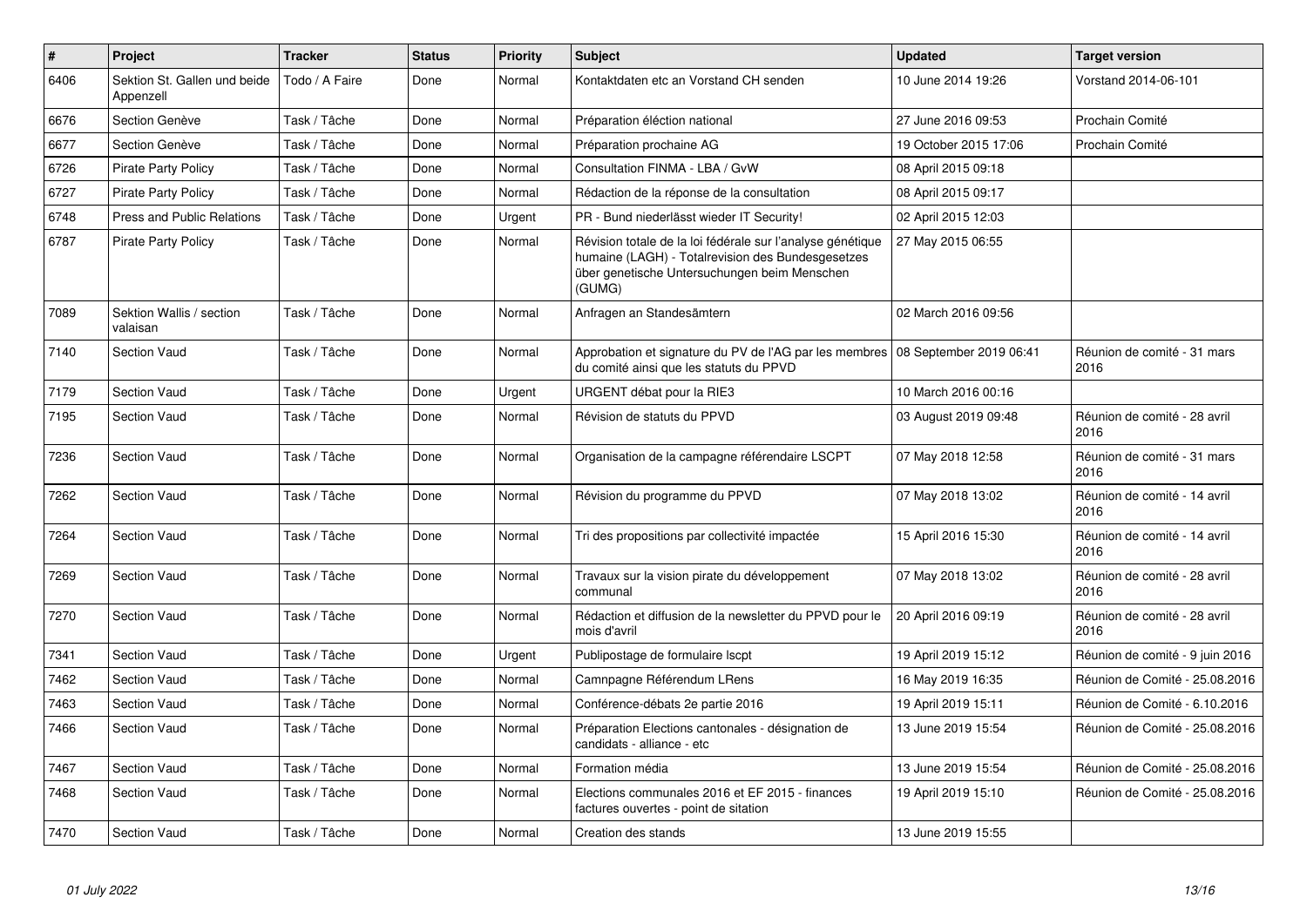| $\#$ | Project                                   | <b>Tracker</b> | <b>Status</b>     | <b>Priority</b> | Subject                                                                                                         | <b>Updated</b>         | <b>Target version</b>                                         |
|------|-------------------------------------------|----------------|-------------------|-----------------|-----------------------------------------------------------------------------------------------------------------|------------------------|---------------------------------------------------------------|
| 7527 | <b>Section Vaud</b>                       | Task / Tâche   | Done              | High            | Prise de possition sur le référendum vaudois sur la<br>mendicité                                                | 03 August 2019 12:57   | Réunion de Comité - 3.11.2016                                 |
| 7976 | <b>Section Vaud</b>                       | Task / Tâche   | Done              | Normal          | Sondage Politiciennes.ch                                                                                        | 01 November 2018 20:43 | Séance de comité 18-44                                        |
| 7987 | Vorstand - Comité PPS                     | Task / Tâche   | Done              | Normal          | Kommunikationskonzept                                                                                           | 03 February 2020 19:12 | Vorstandssitzung 2019 05 27                                   |
| 8033 | <b>Section Vaud</b>                       | Task / Tâche   | Done              | Normal          | Faire liste du matériel de campagne                                                                             | 03 August 2019 20:59   | Réunion comité 2019-02-21                                     |
| 8120 | <b>Section Vaud</b>                       | Task / Tâche   | Done              | Normal          | Préparation de notre voyage à Olten le 23 juin 2019                                                             | 03 August 2019 20:59   | Réunion comité 2019-06-13                                     |
| 8351 | Vorstand - Comité PPS                     | Task / Tâche   | Done              | Normal          | Newsletter                                                                                                      | 25 May 2020 19:24      | Vorstandssitzung 2019 11 25                                   |
| 8467 | Vorstand - Comité PPS                     | Task / Tâche   | Done              | Urgent          | Vernehmlassung zum Bundesgesetz über den Einsatz<br>elektronischer Mittel zur Erfüllung von<br>Behördenaufgaben | 25 March 2021 22:38    |                                                               |
| 8518 | AG Vernehmlassungen                       | Task / Tâche   | Done              | Normal          | Vernehmlassung 2021/96 Teilrevisionen vier<br>Ausführungserlasse des BÜPF (VÜPF, GebV-ÜPF,<br>VD-ÜPF, VVS-ÜPF)  | 21 May 2022 15:03      |                                                               |
| 8545 | Digitale Infrastruktur                    | Bug / Feature  | Done              | Normal          | Überprüfung Funktionalität Mitglieder-Kontaktformular<br>FR                                                     | 03 April 2022 23:04    |                                                               |
| 4064 | Bezirkssektion Winterthur                 | Task / Tâche   | Needs<br>Feedback | Normal          | Liquid Feedback für die Stadt Winterthur                                                                        | 07 April 2013 15:34    | Parley 15 (2.5.2013)                                          |
| 4067 | Sektion Wallis / section<br>valaisan      | Task / Tâche   | Needs<br>Feedback | Normal          | Wildtierkameras im Wallis                                                                                       | 20 August 2017 08:33   | Existierende/Funktionierende<br>Datenschutz- und GIDA Behörde |
| 5400 | Sektion Wallis / section<br>valaisan      | Task / Tâche   | Needs<br>Feedback | Normal          | Dienststelle für Datenschutz und Öffentlichkeitsprinzip                                                         | 20 April 2017 17:36    |                                                               |
| 5430 | Sektion Wallis / section<br>valaisan      | Task / Tâche   | Needs<br>Feedback | Normal          | Einrichtung interne Mailingliste                                                                                | 20 August 2017 08:31   | GV2017                                                        |
| 6021 | Sektion Wallis / section<br>valaisan      | Task / Tâche   | Needs<br>Feedback | Normal          | Amtsblatt Wallis: Öffentlich und Gratis                                                                         | 20 August 2017 08:34   | Existierende/Funktionierende<br>Datenschutz- und GIDA Behörde |
| 6311 | Sektion Wallis / section<br>valaisan      | Task / Tâche   | Needs<br>Feedback | Normal          | Videoüberachung Brig: Umstellung der Webseite                                                                   | 20 August 2017 08:55   | Existierende/Funktionierende<br>Datenschutz- und GIDA Behörde |
| 6402 | Sektion St. Gallen und beide<br>Appenzell | Todo / A Faire | Needs<br>Feedback | Normal          | Rechte organisieren                                                                                             | 30 July 2014 19:23     |                                                               |
| 6414 | Sektion St. Gallen und beide<br>Appenzell | Todo / A Faire | Needs<br>Feedback | High            | Kantonsratswahlen                                                                                               | 30 July 2014 15:28     | Vorstand 2014-07-30                                           |
| 7833 | Digitale Infrastruktur                    | Bug / Feature  | Needs<br>Feedback | High            | Agenda der Website zeigt Termine nicht an & teilweise<br>mit schlechter Darstellung                             | 29 March 2018 12:32    |                                                               |
| 7868 | Digitale Infrastruktur                    | Task / Tâche   | Needs<br>Feedback | Normal          | Mailverteiler für die PPS Ticino erstellen                                                                      | 19 December 2019 01:40 |                                                               |
| 8108 | Digitale Infrastruktur                    | Task / Tâche   | Needs<br>Feedback | Normal          | Hinterlegung Druckvorlagen                                                                                      | 10 February 2022 16:00 |                                                               |
| 8396 | Digitale Infrastruktur                    | Bug / Feature  | Needs<br>Feedback | Low             | Alte Redmine Projekte nicht mehr im Archiv aufgelistet                                                          | 12 February 2020 02:04 |                                                               |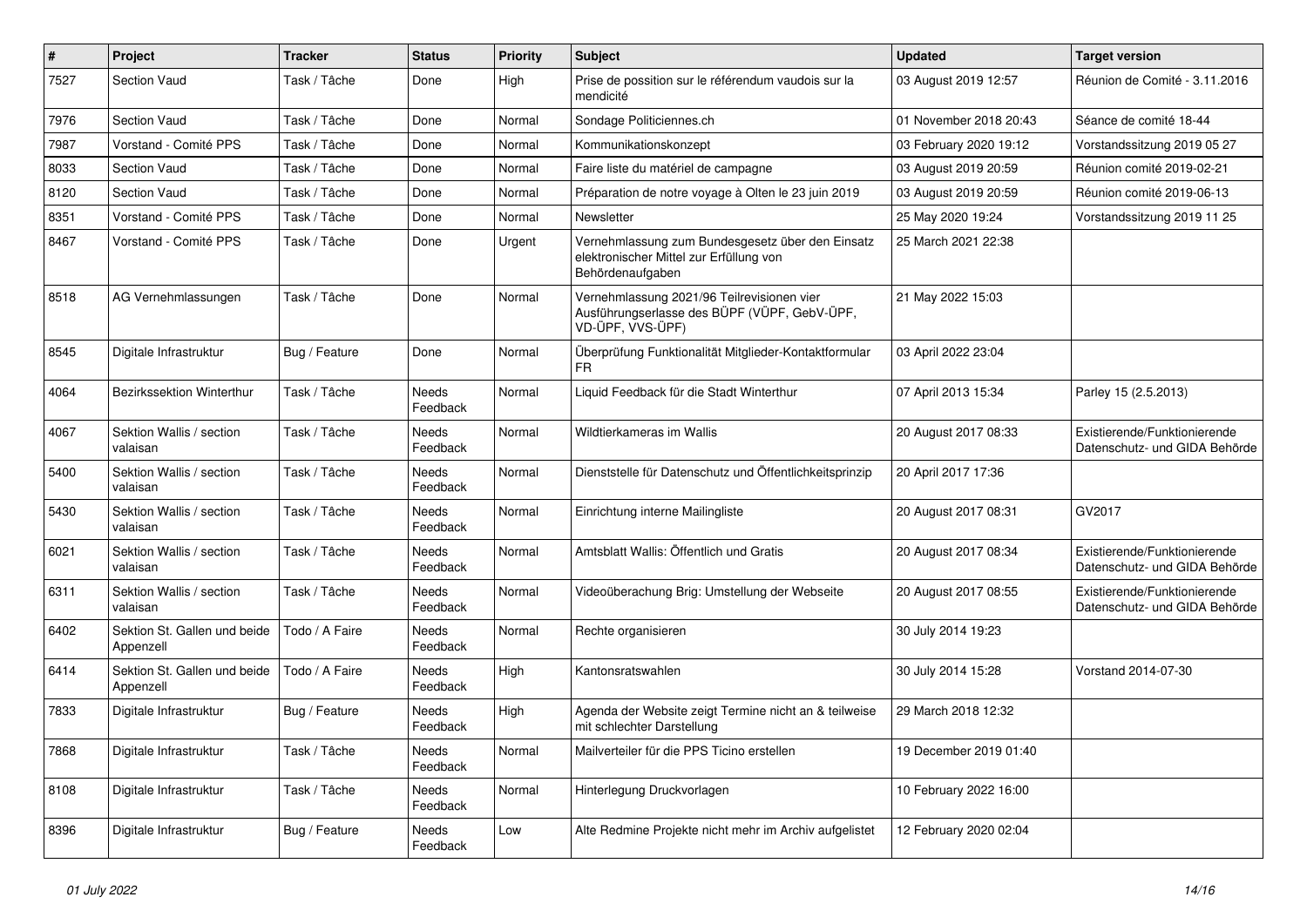| $\#$ | Project                                   | <b>Tracker</b>              | <b>Status</b>        | <b>Priority</b> | <b>Subject</b>                                                                                                                                  | <b>Updated</b>         | <b>Target version</b>                |
|------|-------------------------------------------|-----------------------------|----------------------|-----------------|-------------------------------------------------------------------------------------------------------------------------------------------------|------------------------|--------------------------------------|
| 8422 | Digitale Infrastruktur                    | Task / Tâche                | Needs<br>Feedback    | High            | Civi Crm Funktionen extern geben                                                                                                                | 01 February 2022 02:19 |                                      |
| 8489 | Digitale Infrastruktur                    | Bug / Feature               | Needs<br>Feedback    | Normal          | Zahlungs API                                                                                                                                    | 10 February 2022 16:50 |                                      |
| 8553 | Digitale Infrastruktur                    | Bug / Feature               | Needs<br>Feedback    | Urgent          | Newsletterversand Members-CiviCRM<br>hängt/unzureichende Zustellquote                                                                           | 03 April 2022 23:06    |                                      |
| 5873 | Sektion Wallis / section<br>valaisan      | Task / Tâche                | Tabled               | Normal          | Pi-Vote Zertifikate                                                                                                                             | 20 August 2017 08:31   | GV2017                               |
| 6457 | Sektion St. Gallen und beide<br>Appenzell | Information / Varia         | Tabled               | Normal          | Piratengrillen                                                                                                                                  | 30 July 2014 16:21     |                                      |
| 6520 | Sektion Wallis / section<br>valaisan      | Information / Varia         | Tabled               | Normal          | Assemblée constituante                                                                                                                          | 23 July 2015 16:03     |                                      |
| 7160 | Section Vaud                              | Information / Varia         | Tabled               | Normal          | Retour sur la réunion e débriefing de la RTS -<br>Campagne EF2016                                                                               | 03 August 2019 09:47   | Réunion de comité - 28 avril<br>2016 |
| 8072 | Sektion Zürich                            | Information / Varia         | Tabled               | Normal          | Listenverbindung PPZH Nationalratswahlen 2019                                                                                                   | 28 May 2019 21:31      | Vorstandsitzung 2019-1               |
| 8387 | Digitale Infrastruktur                    | Motion                      | Tabled               | Normal          | Konzept E-Mail Adressen                                                                                                                         | 16 February 2020 16:33 |                                      |
| 8544 | Piratenversammlung /<br>Assemblée Pirate  | Motion                      | Tabled               | Normal          | Bereinigung Differenzen Statuten und<br>Versammlungsreglement                                                                                   | 19 March 2022 21:22    | PV 2022.2                            |
| 6168 | <b>Pirate Party Policy</b>                | Motion for ballot<br>voting | Offen /<br>Incertain | Normal          | Prises de positions pour les votations populaires du 28<br>septembre 2014 - Parolenfassung treffend die<br>Volksabsgimmung der 28. september    | 04 March 2014 10:35    |                                      |
| 6169 | <b>Pirate Party Policy</b>                | Motion for ballot<br>voting | Offen /<br>Incertain | Normal          | Prises de positions pour les votations populaires du 30<br>novembre 2014 - Parolenfassung treffend die<br>Volksabsgimmung der 30. november 2014 | 04 March 2014 10:37    |                                      |
| 6170 | <b>Pirate Party Policy</b>                | Motion for ballot<br>voting | Offen /<br>Incertain | Normal          | Prises de positions pour les votations populaires du 3<br>mars 2015 - Parolenfassung treffend die<br>Volksabsgimmung der 3. märz 2015           | 04 March 2014 10:38    |                                      |
| 6171 | <b>Pirate Party Policy</b>                | Todo / A Faire              | Offen /<br>Incertain | Normal          | Consultation domaine internet                                                                                                                   | 04 March 2014 11:13    |                                      |
| 6172 | <b>Pirate Party Policy</b>                | Todo / A Faire              | Offen /<br>Incertain | Normal          | Reading material review                                                                                                                         | 04 March 2014 11:00    |                                      |
| 6173 | <b>Pirate Party Policy</b>                | Todo / A Faire              | Offen /<br>Incertain | Normal          | Consultation internet domain - call for contribution                                                                                            | 04 March 2014 11:07    |                                      |
| 6174 | <b>Pirate Party Policy</b>                | Todo / A Faire              | Offen /<br>Incertain | Normal          | Development of the PPS report on the consultation                                                                                               | 04 March 2014 11:10    |                                      |
| 6175 | <b>Pirate Party Policy</b>                | Todo / A Faire              | Offen /<br>Incertain | Normal          | Consultation domaine internet - press release<br>development                                                                                    | 04 March 2014 11:15    |                                      |
| 6177 | <b>Pirate Party Policy</b>                | Task / Tâche                | Offen /<br>Incertain | Normal          | Consultation process review                                                                                                                     | 08 April 2015 09:26    |                                      |